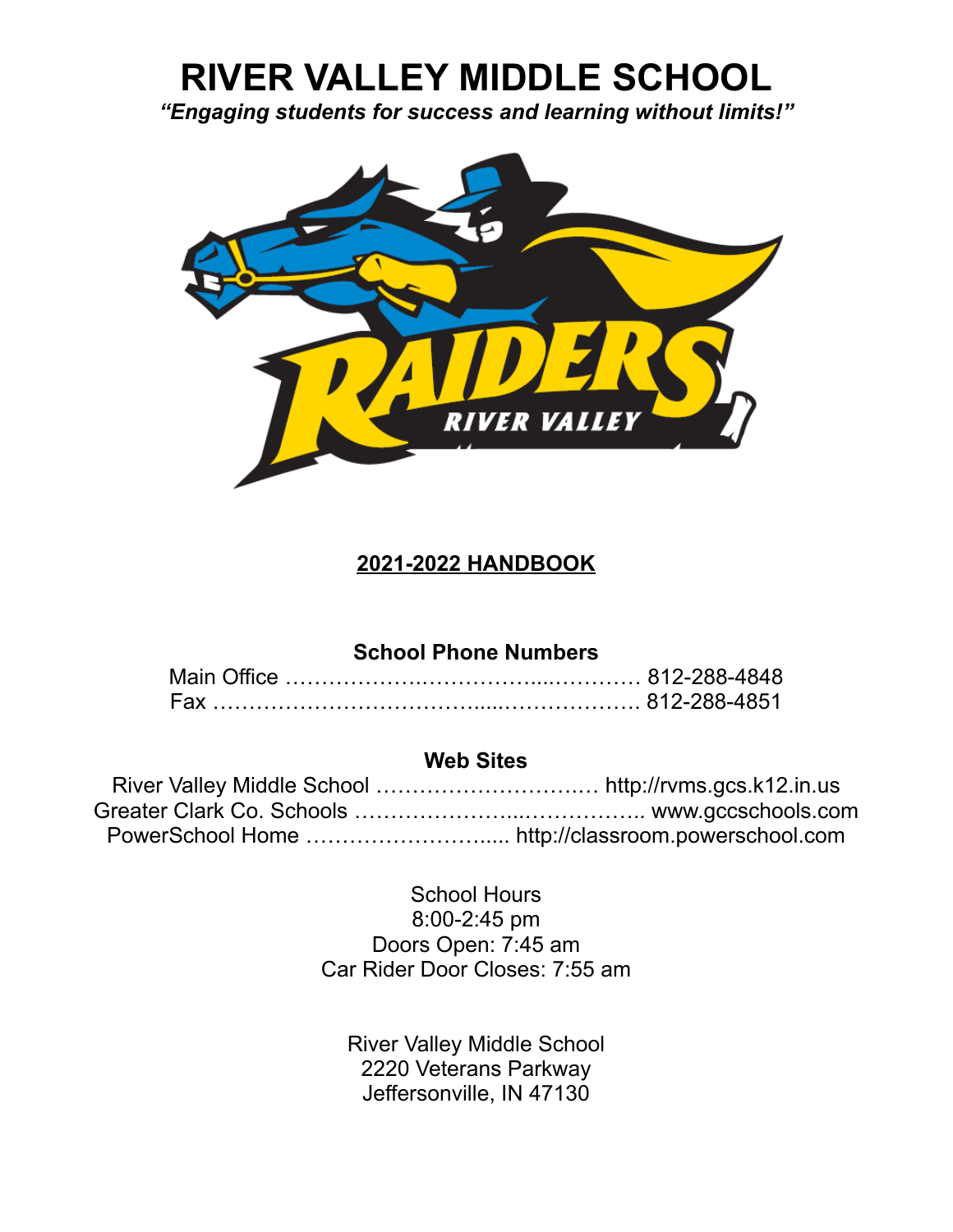## **HANDBOOK** *Table of Contents*

| Vision, Mission, Belief Statements    | 3              |
|---------------------------------------|----------------|
| <b>PRIDE</b>                          | $\overline{4}$ |
| Chromebooks                           | 6              |
| eLearning                             | 6              |
| <b>Bus Regulations</b>                | 7              |
| <b>Student Discipline</b>             | 8              |
| <b>Student Dress Code</b>             | 17             |
| <b>Student Attendance</b>             | 17             |
| <b>GCCS Safety Protocols</b>          | 21             |
| <b>General Information</b>            | 22             |
| Student Handbook Acknowledgement Form | 28             |

Welcome to River Valley Middle School. This handbook is provided to every student and parent as a quick reference to information necessary to understand the daily operations of our school. If you or your parents have any questions concerning the procedures outlined in this handbook, please feel free to contact a teacher, counselor, or administrator.

**This handbook serves as an abbreviated version of Greater Clark County Schools** *Student Rights and Responsibilities Handbook* **and Student Discipline Policy. In the event there is a discrepancy between languages contained in this student handbook and GCCS Policies or Indiana law, as amended, relating to students' rights and responsibilities, the state law and/or GCCS Policy language takes precedence.** 

**To see the entire Students Rights/Responsibilities [click here.](http://www.gccschools.com/wp-content/uploads/2021/05/GCCS-Rights-and-Responsibilities.pdf)**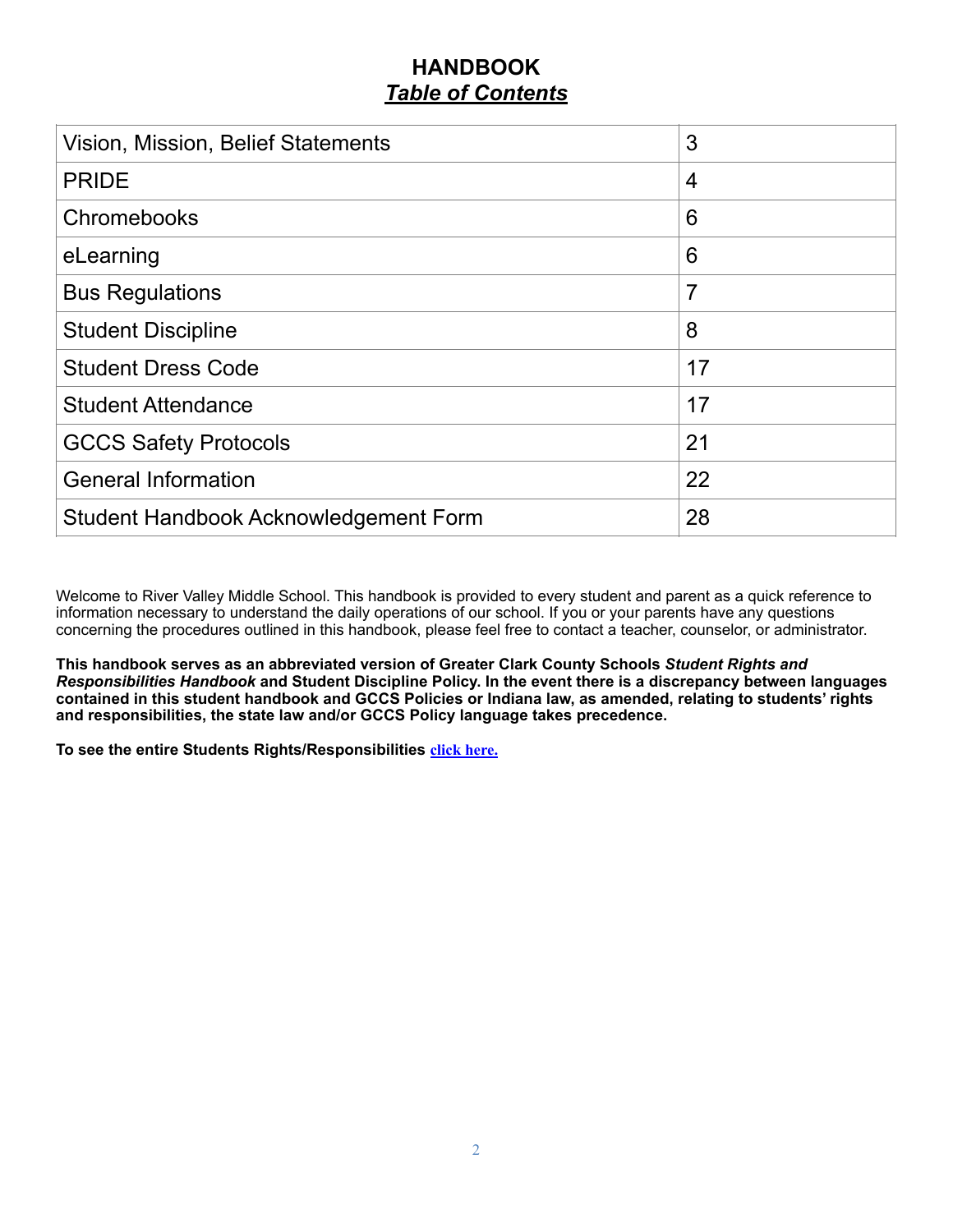

# **Vision**

Engaging students for success and learning without limits.

## **Mission**

Inspiring our diverse student population to responsibly learn with no limits, no excuses, and PRIDE to insure lifelong success.

# **Belief Statements**

We believe that learners and learning should be… #c**R**eati**V**e #b**R**a**V**e #p**R**oducti**V**e #imp**R**essi**V**e #**R**ele**V**ant #pe**R**se**V**ering #st**R**i**V**ing

## **PRIDE**

The PRIDE program addresses common expectations (Persistence, Respect, Initiative, Dependability, and Efficiency) while also teaching social emotional learning skills. The PRIDE program encompasses the systems of routines and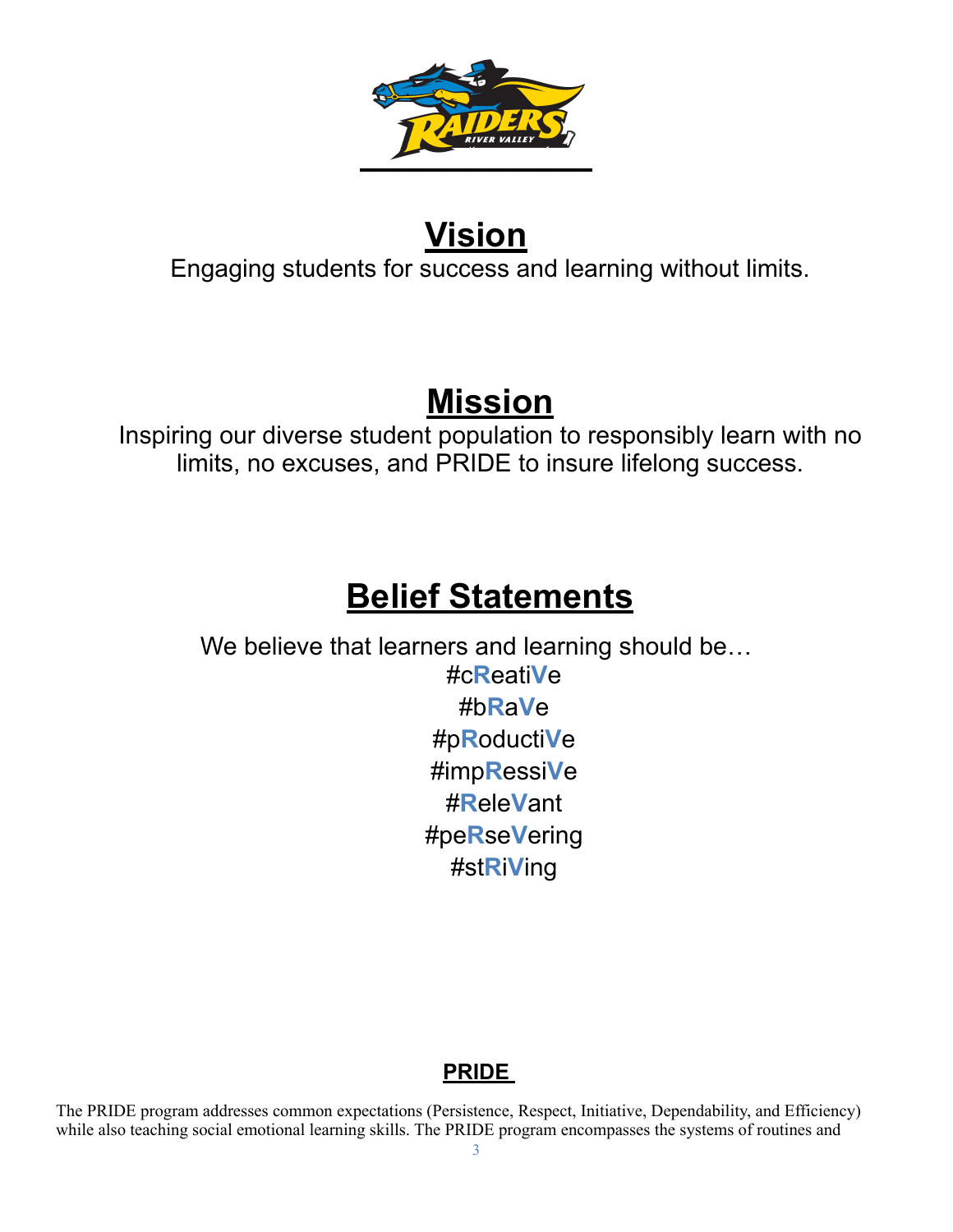positive school culture practices that allows the main focus to be on literacy and numeracy in all content areas via expectations, culture and climate, restorative accountability, interventions, and partnerships.Teaching these expectations and measuring student performance will lead to strong employability skills and provide the data to determine each student's college and career readiness. Schools will incorporate PRIDE into their building level plan and matrices. Students will be recognized with a Work Ethics Certificate for mastery of CCR/PBIS/Work Ethic at grade 12.

#### **RVMS (PRIDE) Rewards**

#### **Raider Bucks:**

An integral piece of the RVMS PRIDE system is the use of Raider Bucks. Raider Bucks serve as the currency of our building. Students earn Raider Bucks from any adult in the building as a reward for positive behavior. These Bucks can be redeemed in many ways, with a brief description below:

#### **School Wide Redemption:**

- Random Redemptions *Items such as spirit wear, candy & tickets to games*
- **Quarterly Reward Activities** *0 Referrals for one 9-week quarter*
- **Raider Raffles** *1 each Quarter—Prizes such as an iPad, game system & Kindle Fire*
- Admission to all RVMS Athletic Events *25 Raider Bucks*
- **Random Moments** *Raider Bucks for specific positive behaviors such as on-time to class and having materials ready*

#### **Classroom Redemption:**

In addition to the school wide rewards, every classroom teacher has posted both a list of ways to earn Raider Bucks in their class as well as opportunities to redeem Raider Bucks in their classroom.

River Valley Middle School implements the GCCS PRIDE initiative to help instill college and career readiness skills in our students. We focus on Persistence, Respectfulness, Initiative, Dependability, and Efficiency across our school every day.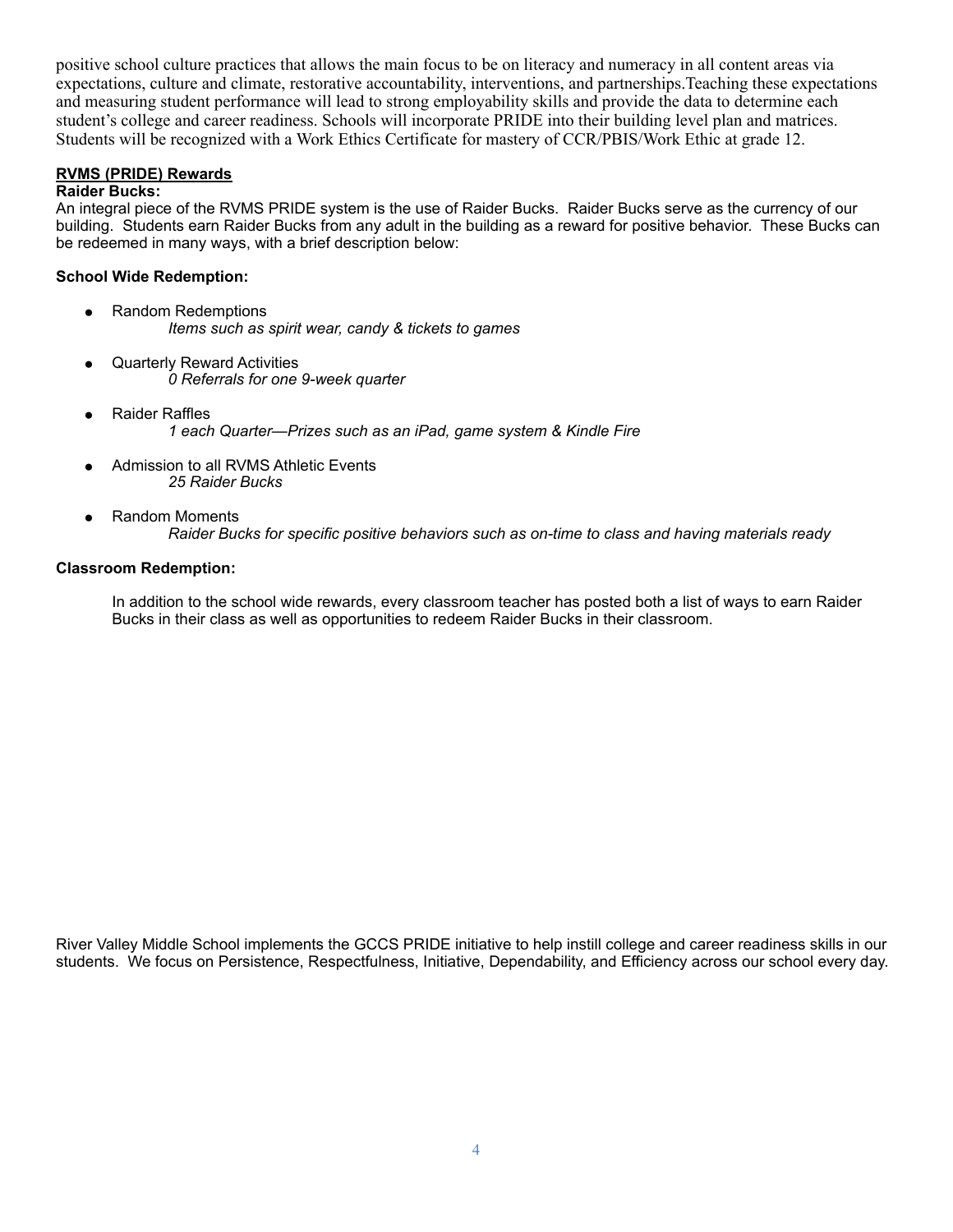

## **Chromebooks**

Students are assigned a Chromebook by the school upon completed registration through Infosnap. The condition of each Chromebook is determined when issued and students are expected to return them in good condition. Students will be charged a fee for a damaged or lost Chromebook. If a Chromebook is misplaced during the school year, payment must be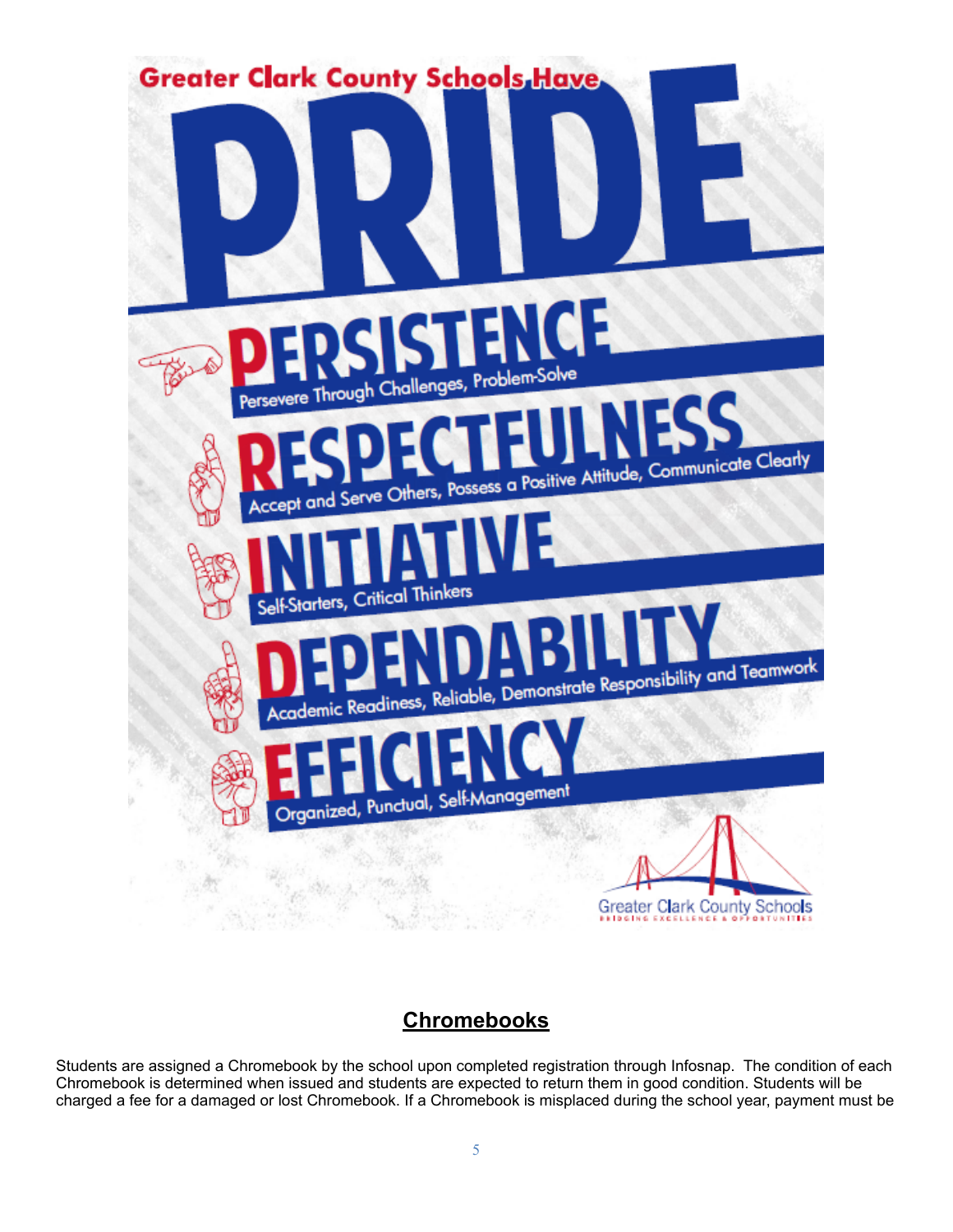made before a new one is issued. If payment cannot be made, students will be issued a Day User Chromebook until it is replaced. Students will be charged for any lost or damaged Chromebook at the end of the school year.

Students will:

- Use digital devices, networks, and software in school for educational purposes and activities.
- *Bring Chromebooks to school each day charged and ready for use.*
- Leave protective case/shell on Chromebook at all times.
- Keep my personal information (including home/mobile phone number, mailing address, and user password) and that of others private.
- Show respect for myself and others when using technology including social media.
- Give acknowledgement to others for their ideas and work.
- Report inappropriate use of technology immediately.

## **eLEARNING**

Greater Clark County Schools will provide students with the opportunity to educationally engage outside of the traditional school setting through the implementation of eLearning days. The use of eLearning days will enhance the district's ongoing 1:1 computer initiative by providing students with instruction during school cancellations and preplanned professional development days. The Indiana Department of Education encourages school districts to hold eLearning days as an opportunity for students to continue their lessons through technology initiatives.

ELearning utilizes electronic technologies to access curriculum outside of the traditional classroom. Greater Clark County Schools believes that continuity of instruction in the event of the loss of an instructional day, due to weather or other circumstances, is a critical component to our students' success. Therefore, our schools will provide the opportunity for students to interact with their teachers through the use of personal devices, Google Classroom, Google Meet sessions, email and other electronic digital media to ensure uninterrupted instruction.

ELearning days come in two forms: asynchronous and synchronous.

#### **Asynchronous eLearning Days:**

- All assigned work and lessons will be communicated through Google Classroom.
- Assigned work will align to the district sequencing guides.
- Students will work at their own pace to complete the assigned work.
- All teachers will be immediately available daily from 9:00a.m. until 12:00p.m. for feedback and communication via phone, email or Google Classroom. All teachers will check messages intermittently until the end of the regular school day.
- Some teachers may still deliver face to screen instruction via Google Meet or pre-recorded video opportunities.
- Attendance will be taken via a Google Form on asynchronous eLearning days.

#### **Synchronous eLearning Days:**

- All assigned work and lessons will be communicated through Google Classroom.
- The lessons and assigned work will align to the district sequencing guides and students will remain on pace with their GCCS classroom.
- Students will be expected to interact with their teachers according to their school's published schedule.
- Attendance will be taken during the scheduled teacher interaction time. If students are not in attendance during the scheduled time, the student will be marked absent but still expected to complete the work.

More information regarding eLearning days can be found on the Greater Clark County Schools website.

## **BUS REGULATIONS**

Riding the school bus is a privilege. Improper conduct at the bus stop or on the buses may result in that privilege being denied. Only regularly scheduled bus students are to ride the school buses; **any student desiring to ride a bus that he/ she is NOT assigned to will need a written note from a parent/guardian and authorization by the principal in writing. If the student is being transported to another student's home, a note from that parent/guardian is also required. Authorization will be given in cases of emergency only.**

While on the bus, students should keep hands and head inside the bus at all times. Horseplay is not permitted around or on the school bus. Bus riders are not permitted to leave their seats while the bus is in motion. Students who are transported to school are NOT permitted to leave the school property once they get off the bus.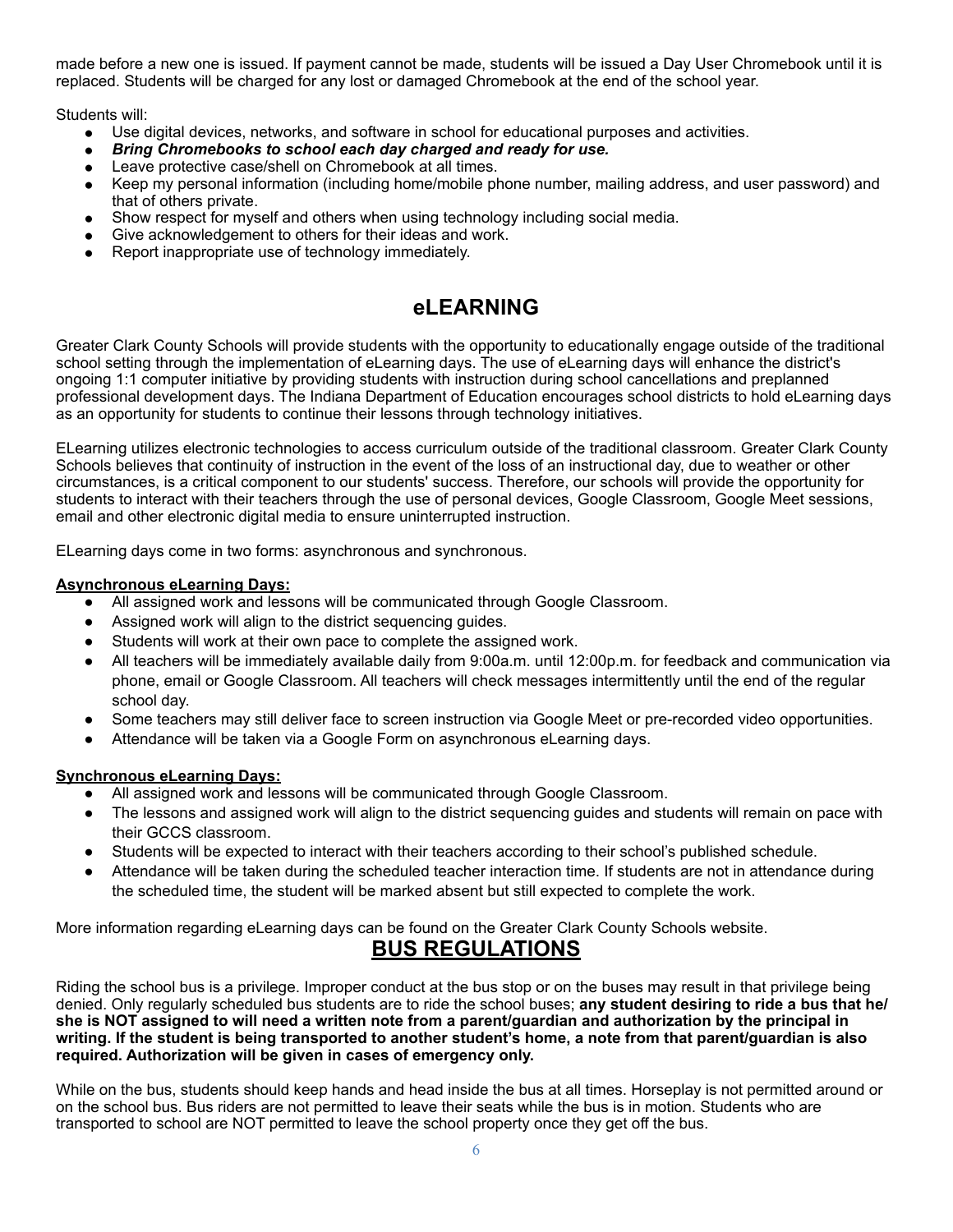Misconduct reports from bus drivers may result in a student being denied bus-riding privileges from one to five days (or longer, depending upon the number of bus conduct reports a student acquires).

#### **Transportation Guidelines and Procedures:**

- 1. Transportation eligibility is determined by a student's home address.
- 2. GCCS does not allow alternating addresses during the week. Students are allowed one pick up location and one drop off location every day. In other words, the morning address and the afternoon address can be different, but both addresses must be within the assigned school boundary and must be consistent each day.
- 3. Pre-school and special education students must have a designated, responsible greeter at the stop when the bus arrives to drop off. If the greeter is not at the stop when the bus arrives, the child will be taken back to the school or to the nearest police department as a safe haven. Repeated failure to greet students at the stop may result in the loss of transportation. **Note: all other students, Kindergarten to 12th grade, will be dropped at their stop; it is the responsibility of the parent/guardian to decide if they need to greet their child(ren).**
- **4.** Students must ride on their assigned bus, to their assigned stop. All stops are assigned by the Director of Transportation or designee. Bus drivers are not authorized to assign or change bus stops. **Students are prohibited from riding to (or from) another student's home/ bus stop. Parents must make alternative arrangements for transportation if an emergency arises.**
- 5. For safety reasons, **students must be at their assigned stop location five (5) minutes before** the scheduled pickup time.
- 6. Non-students, including parents, are not permitted on a school bus without explicit consent from a school official. Entering without permission constitutes criminal trespass, a Level 6 Felony. (I.C. 35-43-2-2).
- 7. Bus stop change requests or new students should be directed to the transportation office by using the GCCS website: <https://www.gccschools.com/home/our-district/departments/transportation/>. For new or changed assignments, an online transportation form must be filled out and the transportation request may take up to 3 school days.
- 8. For those eligible, all bus stops shall be within .3 mile of a student's home for elementary and middle school students and .4 mile for high school students.
- 9. If you reside in a No Transportation Zone (NTZ), GCCS will not provide transportation. If you reside in a Limited Transportation Zone (LTZ), GCCS will provided limited pick up points.

## **Student Discipline**

River Valley Middle School teachers, counselors, and administrators promote a school environment that supports and encourages good student behavior. A wide variety of strategies is utilized to help each individual student become successful in school. Some example strategies are: positive rewards, parental contacts, time-outs, lunch detentions, counseling sessions, check sheets, restricted privileges, in-school suspension, after-school detention, out-of-school suspension, etc.

These strategies are implemented to help develop each child into a student that has self-discipline and positive selfesteem. An integral part of a middle school child's success, behaviorally and academically, is parental involvement. Discipline strategies will almost always be more effective with the involvement and support of parents. Parents will be notified of behavioral problems. If RVMS staff and parents work together, students will have a better chance of succeeding.

#### **The following are the four school rules of River Valley Middle School:**

R- Respect Self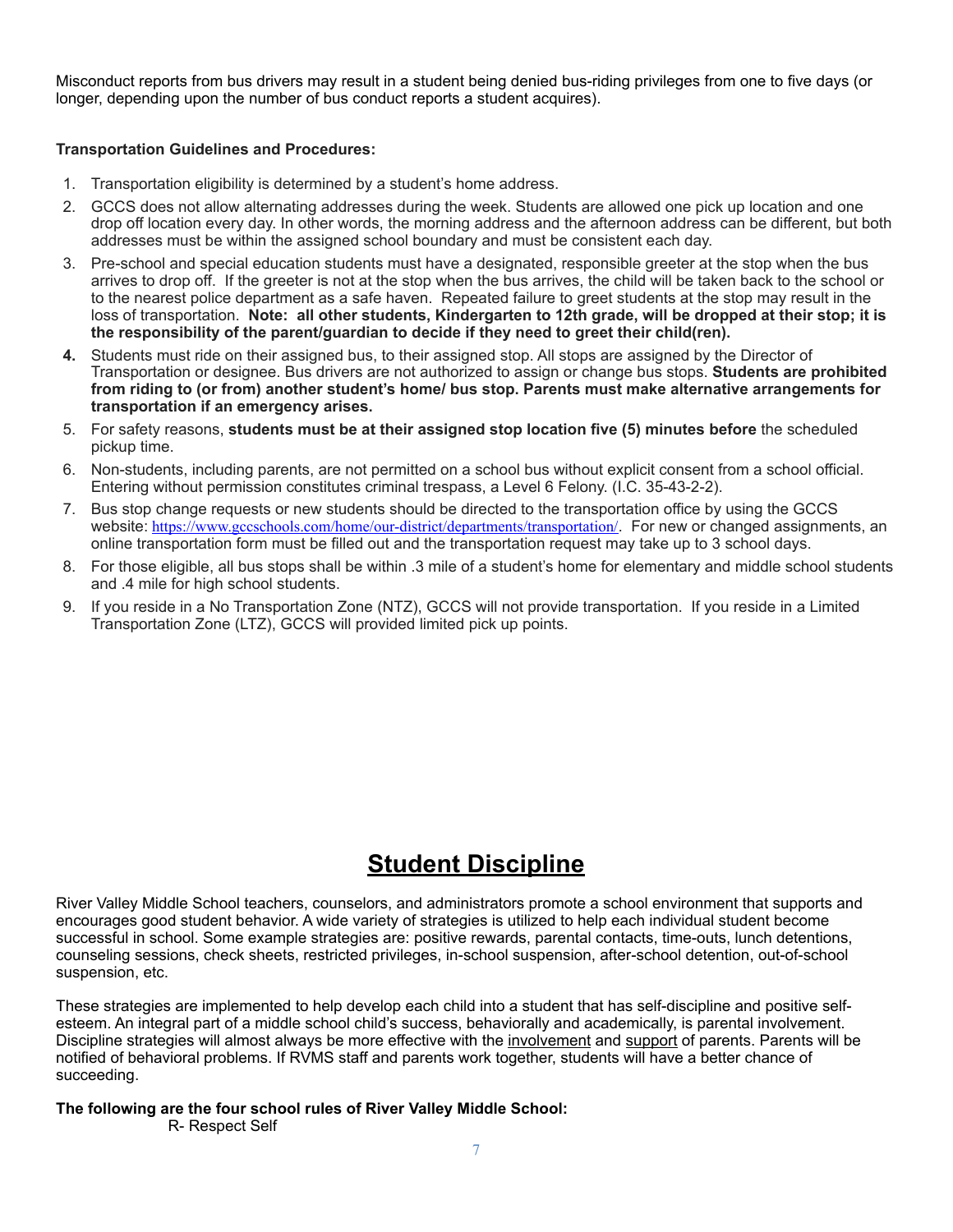V- Value Others M- Manage Your Belongings

S- Safety First

**Students may be suspended and/or recommended for expulsion from RVMS for the following behavior(s):**

- 1. Using violence towards a person.
- 1. Using profanity/abusive language.
- 2. Using, possessing and/or transmitting drugs, alcohol or substances said to be drugs or alcohol on school property or at any school function.
- 3. Possessing, handling, or transmitting any object that can reasonably be considered a weapon on school property or at any school function.
- 4. Repeated failure to follow classroom/school rules.

For more detailed descriptions of the Greater Clark County School discipline policies see *the Student Rights and Responsibilities Handbook and Student Discipline Policy* go to **<http://www.gccschools.com/wp-content/uploads/2021/05/GCCS-Rights-and-Responsibilities.pdf>**

## **INFRACTION PLAN**

1<sup>st</sup> - Warning by teacher and reteach desired behavior

2<sup>nd</sup> – Teacher Contacts Parent and reteach desired behavior

3rd - Counselor Referral and Parent Contact

4th and beyond – Meet with Administration or Dean– Progressive Discipline Consequence given

## **LUNCH DETENTION**

Lunch detention meets daily and serves as a consequence for many minor student discipline issues. They will report directly to the ISS room and are escorted through the lunch line. While in lunch detention, students are expected to sit in their assigned seat, remain silent, and not be disruptive in any way.

## **TEMPORARY TEACHER DISMISSAL (TTD)**

In the event that a student is not following classroom rules set forth by the teacher, the teacher may remove the student from the classroom for the remainder of the period. Students who receive a TTD will be counseled by an administrator or counselor when available, placed in an alternative setting, and will be expected to complete the work sent with them by the classroom teacher or work assigned upon returning to class the next day. TTD's are also logged in the students' discipline file and cumulative consequences will be assigned. Those consequences could range from lunch detention to OSS.

## **IN-SCHOOL SUSPENSION (ISS)**

In-School Suspension (ISS) is designed to serve as an alternative to out–of- school suspension for discipline, attendance, or tardy problems. Students assigned to ISS will attend school and will be required to remain in a specific room/area for the entire school day. Students may be assigned to ISS for a period of 1-5 days. Students will be required to work on classroom assignments and any other assignments given by the ISS instructor. Failure to follow rules set forth by River Valley Middle School and ISS instructor could result in Out of School Suspension.

## **OUT OF SCHOOL SUSPENSION (OSS)**

Out of School Suspension (OSS) will be used for serious violations of the student discipline policy; students are prohibited to be on school property during the suspension period. The student will be counted absent from school, but the days will not be counted toward his/her total excessive absences mentioned earlier in the handbook.

If a student is suspended, the student is required to complete all assignments and school work assigned during the period of the student's suspension. The principal or the principal's designee shall ensure that the student receives notice of any assignments or school work due and teacher contact information in the event that the student has questions regarding the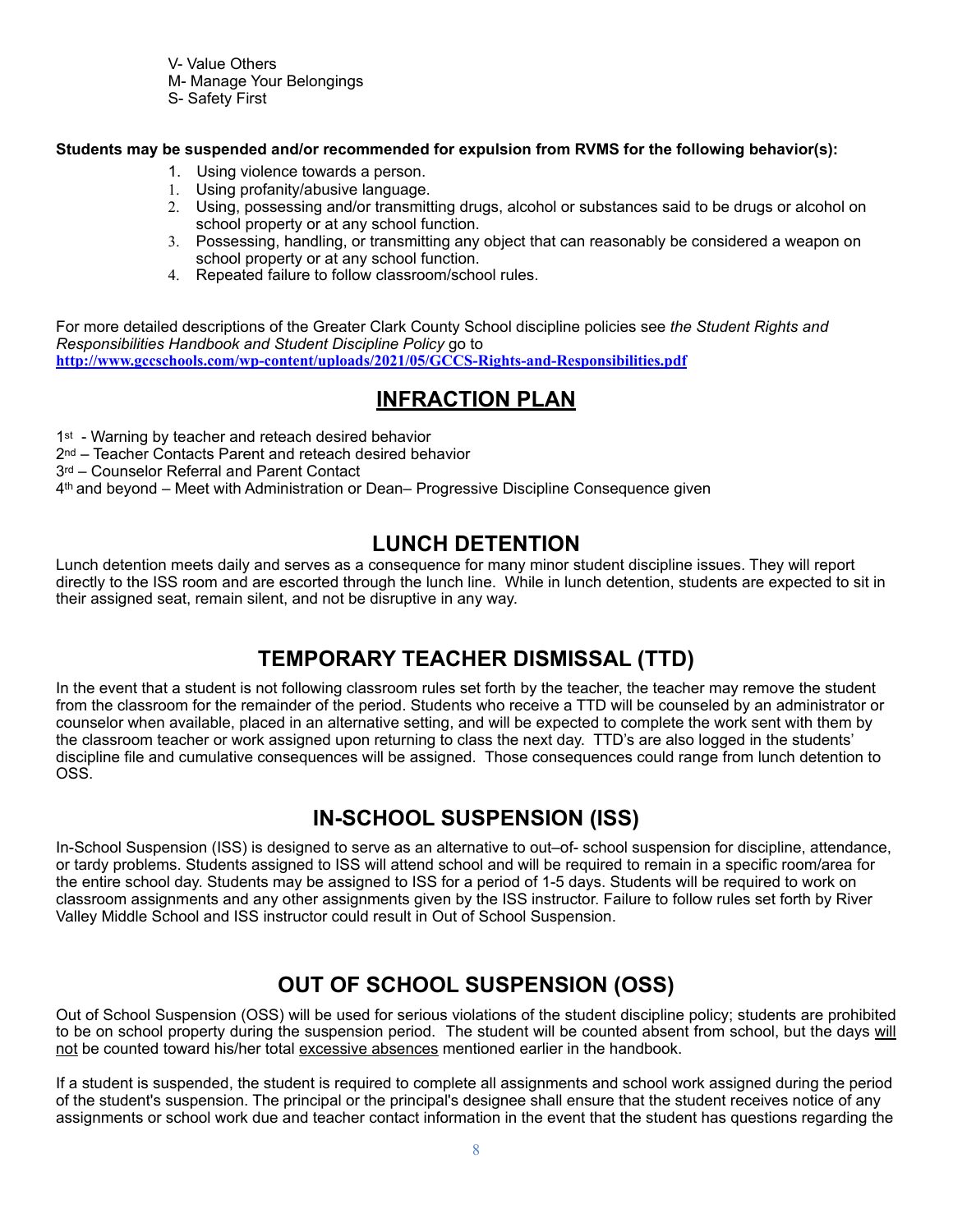assignments or schoolwork. The student shall be allowed to make up missed tests or quizzes when the student returns to school.

### **CHEATING/PLAGIARISM**

The first time a student is involved in cheating/plagiarism he/she will be warned, the parent notified, and a grade of zero will be given on the assignment. If caught again, the student will be referred to the office and disciplined accordingly.

## **DRUGS, TOBACCO, ALCOHOL**

#### **STATEMENT**

The Board of School Trustees promotes drug and smoke-free schools for all students. Considering the health dangers involved and other negative consequences of tobacco, alcohol and other drug use, our school system promotes enforcement of drug-free policies, provides drug education and enhances the development of life skills that keep youth from ever resorting to drugs.

While it is clear that most youth do not use drugs, a policy is necessary for the students who do. It is also acknowledged that students who are using or abusing alcohol, tobacco, or other drugs may need professional assistance to become drug free. Consequently, this policy will afford them the opportunity for voluntary enrollment in a program designed to help them become alcohol, drug, and/or tobacco free.

#### **ALCOHOL OR OTHER DRUGS**

#### **RULES**

- A. If a student possesses, handles, transmits or is under the influence of any narcotic drug, hallucinogenic drug, amphetamine, barbiturate, marijuana, alcoholic beverage or intoxicant of any kind (including look-alikes) on school property or at a school function, he or she will be suspended for no fewer than five days OSS, the student will be arrested and the process for expelling that student will begin.
- B. In the event of a first time\* offense, the parent(s) and student will be advised of various assessment/treatment programs and offered the opportunity to participate in an approved program in lieu of expulsion. If a student goes for an assessment and completes any prescribed educational program offered there, the same will serve as an alternative to expulsion for first time offenders. (\*Note: Refer to paragraph Section 1. Rule F. for students who transmit drugs or alcohol.)
- C. The assessment/educational program as an alternative to expulsion will be offered only one time while a student is enrolled in the school corporation.
- D. Students must provide verification that he/she has successfully completed the prescribed assessment as well as the prescribed number of educational sessions, if applicable. Parents will be responsible for any costs of the assessment, education program and for transporting the student to and from the area for assessment/education.
- E. Students who opt for the assessment/education program as an alternative to expulsion are eligible to receive an expulsion waiver to return to classes after the five days of out-of-school suspension.
- F. Students who TRANSMIT drugs or alcohol IN ANY MANNER to someone else will be immediately suspended, the student will be arrested, and processed for expulsion. Also, a student who transmits material, which he/she expressly or implicitly represents to be a controlled substance, will be immediately suspended and processed for expulsion. The assessment/educational program as an alternative to expulsion is not available to students who are identified as transmitting drugs or alcohol.
- G. Any adult employee of the school corporation who observes or who has reasonable suspicion that a student may be transmitting, possessing, using or under the influence of drugs or alcohol should convey that information to his/ her immediate supervisor or the person in charge of the school function, whichever is appropriate.
- H. If a student chooses assessment and education as an alternative to expulsion, an administrator should follow the steps on the Drug and Alcohol Possession/Use "Checklist for Administrators". This will include giving the parent the Drug and Alcohol Possession/Use "Parent Information Sheet," completing the "School Referral Form" and making the "Agency Report Form" available to personnel at the assessment agency so that it can be returned to the school.

#### **TOBACCO**

#### **STATEMENT**

The Board of School Trustees endeavors to aid students in understanding the health dangers involved in tobacco usage and the effect that it has on others (non-smokers.) In addition, the Board of School Trustees recognizes that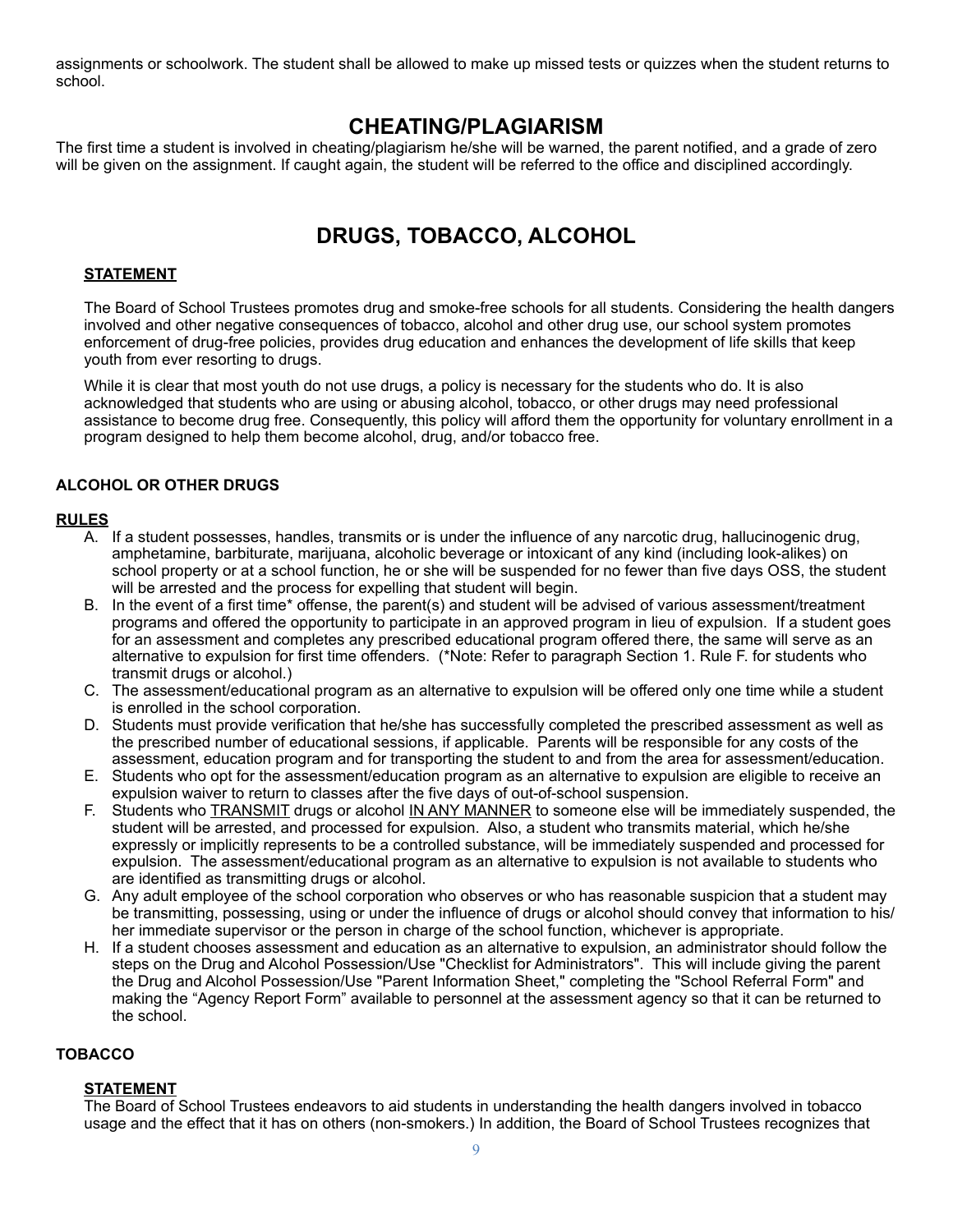any student under the age of eighteen (18) who has violated the Greater Clark County Schools tobacco policy has also violated the Indiana tobacco possession law (IC 35-46-1-10.5)*.* Students found possessing or utilizing tobacco products will be afforded the opportunity of voluntary enrollment in a tobacco education program, which is designed to help people deal with their tobacco usage.

For the purposes of this policy, "tobacco" is defined to include any lighted or unlighted cigarette, electronic cigarette (or ecigarette), electronic vaping device, personal vaporizer (PV), electronic nicotine delivery system (ENDS), cigar, pipe, bidi, clove cigarette, and any other smoking product, and spit tobacco, also known as smokeless, dip, chew and snuff, in any form or any other matter or substance that contains tobacco.

#### **RULES**

The following steps will be adhered to when processing tobacco violations.

#### **Possessing or Using Tobacco Products**

The following steps will be adhered to when processing tobacco violations:

- The first offense results in a 3 day out of school suspension. School Resource Officer may be involved.<br>• The second offense results in a 5 day out of school suspension. School Resource Officer may be involved.
- The second offense results in a 5 day out of school suspension. School Resource Officer may be involved.
- The third offense results in suspension with a recommendation for expulsion.

\*Tobacco offenses will not be cumulative over the course of the student's elementary and middle school enrollment. Elementary and middle school students will be afforded the first, second and third offense procedures each school year.

**References:** IC 35-46-1-10.5 **Revised:** April 8, 2014

#### **(Occasionally the Jeffersonville Police Department will bring in drug dogs to do locker searches. As part of this program, the police officers educate the students on drug dog awareness and searching techniques. WEAPONS AT SCHOOL**

Effective Schools Research indicates that teaching and learning occur at high levels in a safe and orderly environment. Any student who knowingly possesses, uses, and/or transmits a weapon in any of the following described locations constitutes an interference with educational functions and/or school purposes. Therefore, weapons are strictly prohibited in any school building or any school property or at any school sponsored or school related activity, regardless of the location of the function or activity. Furthermore, using a weapon in any way, on or off school property, that constitutes a violation of the law of the State of Indiana, where such use causes an interference with school purposes or educational functions will not be tolerated.

Weapons are defined as any of the following or anything represented to be any of the following: explosives, fireworks, laser devices, mace, any type of gun (including pellet guns, air guns and BB guns), firearms as defined by IC 35-47-1-5, destructive devices as defined by IC 35-47.5-2-4, deadly weapons as defined by IC 35-31.5-2-86, knives, switchblade knives, straight razors, metal knuckles, chains, stars, ice picks or any other items that could reasonably be used or are capable of being used for violence, force, coercion, threat, physical harm and/or intimidation. Small pocket items that are designed and normally used for personal grooming or trimming are not prohibited, but are discouraged. If such an item is used, however, to harm or threaten another person, then such item will be considered a weapon and the provisions of this policy will be applied.

#### **Rules**

- 1. The principal or his/her designee will immediately investigate any case where a student is involved in possessing, using, and/or transmitting a weapon as identified above or defined by state law. The principal or his/her designee will involve the student's parents as early as possible in the investigation.
- 2. If the finding is that the student was possessing, using, and/or transmitting a weapon (with the exception of a firearm, deadly weapon, or destructive device), the student may be suspended and a recommendation for expulsion may be initiated. Special education students will have a causal conference prior to any recommendation for expulsion. A student with disabilities (as defined in Indiana Code) who possesses a firearm on school property is subject to procedural safeguards under 20 U.S.C. 1415.
- 3. In compliance with Indiana Code, a student who is:
	- a. Identified as bringing a firearm (IC 35-47-1-5) or destructive device (IC 35-47.5-2-4) to school or on school property; or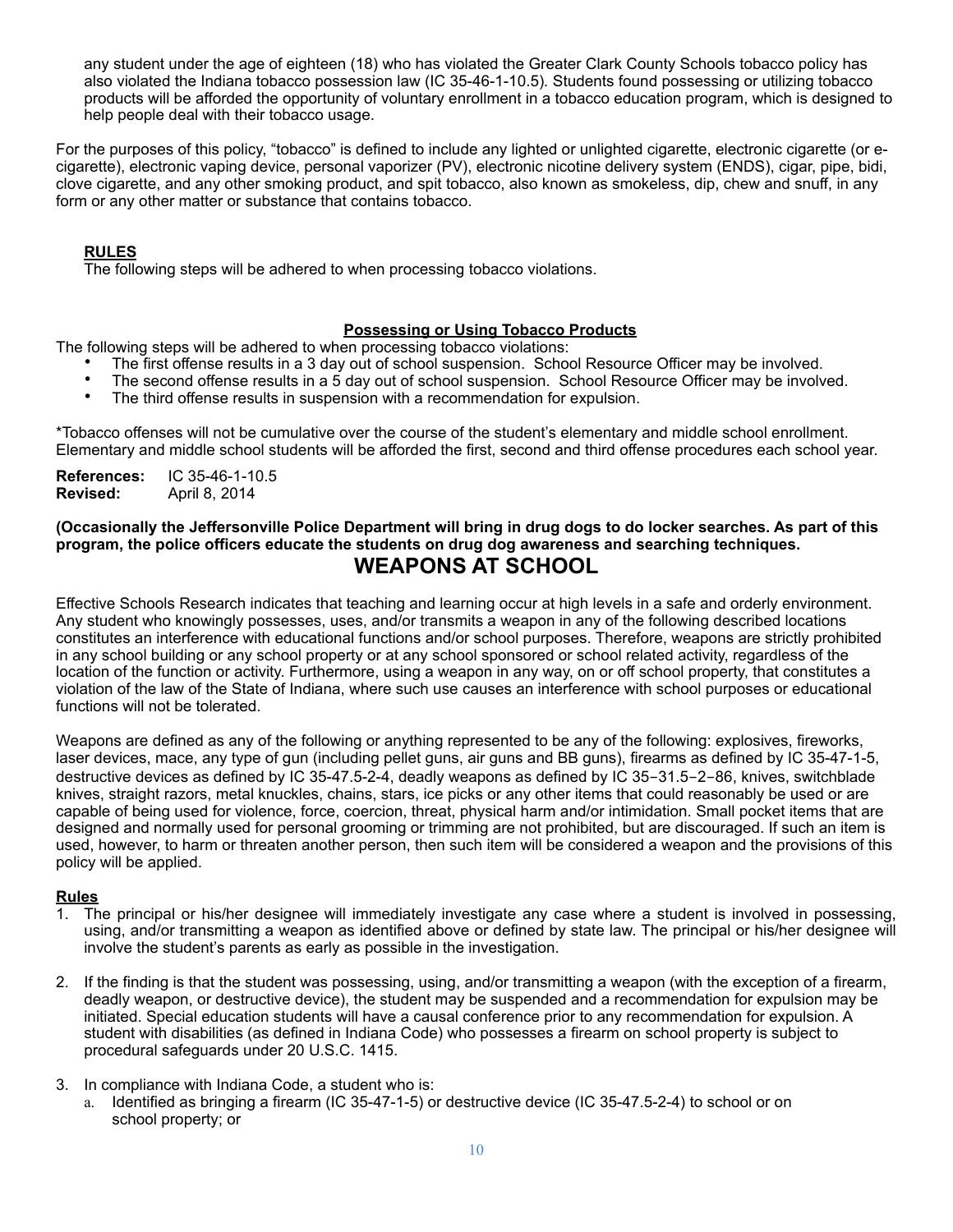- b. In possession of a firearm or destructive device on school property, must be expelled for a period of at least one (1) calendar year, with the return of the student to be at the beginning of the first school semester after the end of the one (1) year period.
- c. The superintendent may, on a case-by-case basis, modify the period of expulsion under subsection 4.b. for a student who is expelled under this section.
- 4. In compliance with Indiana Code, a student who is:
	- a. Identified as bringing a deadly weapon to school or on school property; or
	- b. In possession of a deadly weapon on school property, may be expelled for a period of not more than one (1) calendar year.
- 5. In compliance with Indiana Code, a superintendent or the superintendent's designee shall immediately notify the appropriate law enforcement agency having jurisdiction over the property where the school is located if a student engages in behavior described in item #3. The superintendent may give similar notice if the student engages in behavior described in item #4.
- 6. In addition to the statutory requirements of the Indiana Code, building principals or their designee will notify the superintendent and appropriate local law enforcement agencies if the incident involving a weapon includes any expressed or implied threat by the possessor of the weapon.
- 7. All weapons will be confiscated by the principal or his/her designee and held under strict security. If the weapon incident could constitute a violation of Indiana and/or federal law, the weapon will be turned over to authorities. The owner of the weapon may claim it from the police or sheriff under whatever rules are applicable. If there is no violation of law, the weapon will be retained by school authorities until a final disposition of the case.
- 8. A firearm for purposes of this policy is defined as: any weapon that is capable of, or designed to, or that may readily be converted to expel a projectile by means of an explosion.
- 9. A destructive device for purposes of this policy is defined as:
	- a. An explosive, incendiary, or overpressure device that is configured as a bomb, a grenade, a rocket with a propellant charge of more than four ounces, a missile having an explosive or incendiary charge of more than onequarter ounce, a mine, a Molotov cocktail or a device that is substantially similar to an item described herein.
	- b. A type of weapon that may be readily converted to expel a projectile by the action of an explosive or other propellant through a barrel that has a bore of more than one half inch in diameter or a device that is substantially similar to an item described herein.
	- c. A combination of parts designed or intended to use in the conversion of a device into a destructive device.
	- d. The term "destructive device" does not include a device that, although originally designed for use as a weapon, is redesigned for use as a signaling, pyrotechnic, line throwing, safety, or similar device.
- 10. A deadly weapon for purposes of this policy is defined as:
	- a. A weapon, taser (as defined in IC 35-47-8-3), or electronic stun weapon (as defined in IC 53-47-8-1), equipment, chemical substance, or other material that in the manner it is used, or could ordinarily be used, or is intended to be used, is readily capable of causing serious bodily injury.
	- b. An animal (as defined in IC 35-46-3-3) that is readily capable of causing serious bodily injury and used in the commission or attempted commission of a crime.
	- c. A biological disease, virus, or organism that is capable of causing serious bodily injury.

#### **References:**

**The GCCS Policy Manual and the Greater Clark County School Student Rights and Responsibilities Handbook and Student Discipline Policy are revised annually and are on the Greater Clark County School Corporation website. <http://www.gccschools.com/wp-content/uploads/2021/05/GCCS-Rights-and-Responsibilities.pdf>**

## **SEXUAL HARASSMENT OF STUDENT(S) BY A STUDENT**

It is the policy of the Greater Clark School Corporation to maintain a learning environment that is free from sexual harassment.

It shall be a violation of this policy for any student of the Greater Clark County School Corporation to harass another student through conduct or communications of a sexual nature as defined in Section I.

**Rules**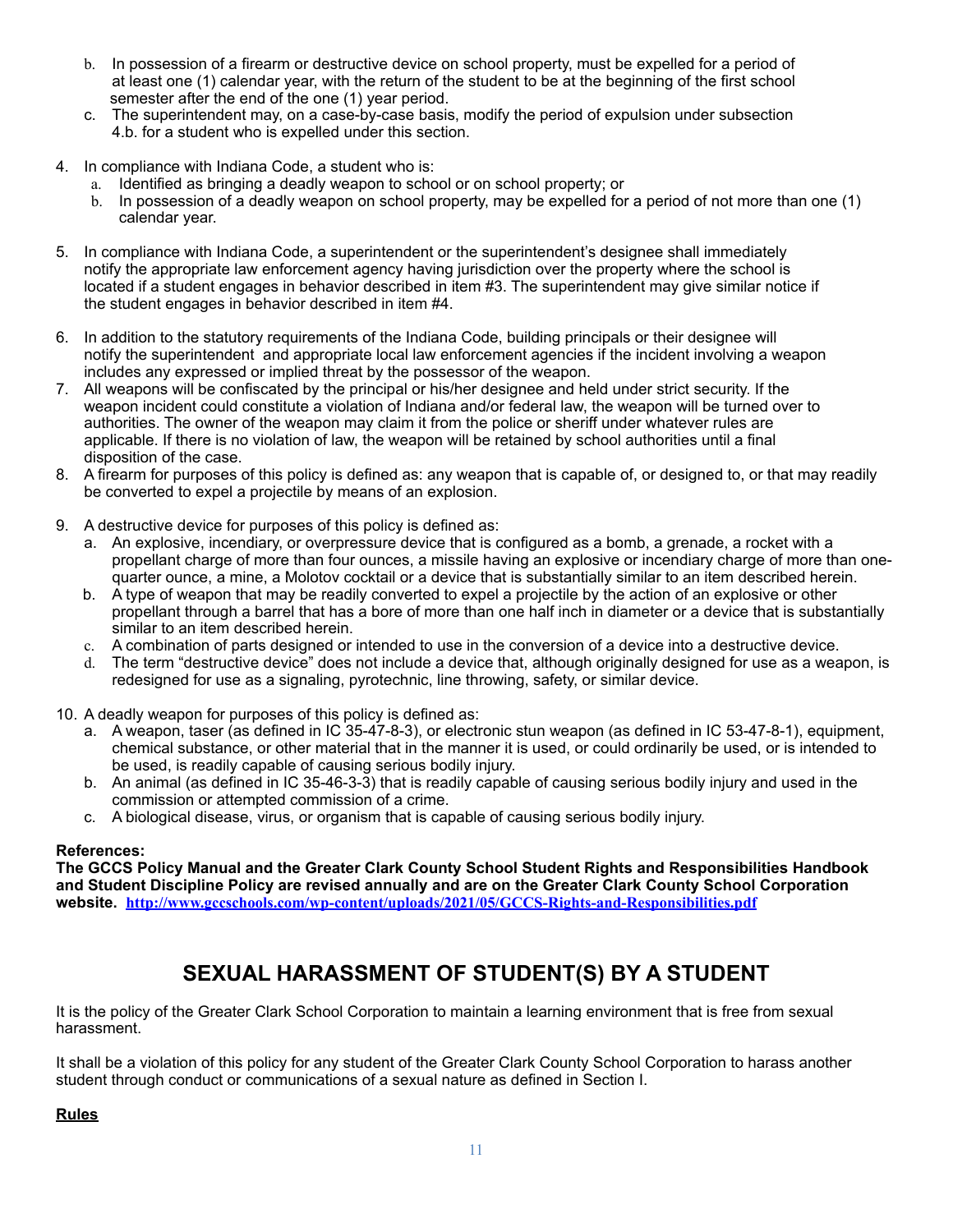#### I. **Definitions of Harassment**

Sexual harassment shall consist of unwelcome sexual advances, requests for sexual favors, and other inappropriate verbal or physical conduct of a sexual nature when made by any student to another student:

- 1. Conduct of a sexual nature may include verbal or physical sexual advances and/or comments regarding physical or personality characteristics of a sexual nature.
- 2. Verbal or physical contact of a sexual nature constitutes sexual harassment when the allegedly harassed student has indicated, by his or her conduct or verbal objection, that it is unwelcome.
- 3. A student who has initially welcomed such conduct by active participation must give specific notice to the alleged harasser that such conduct is no longer welcome in order for any such subsequent conduct to be deemed unwelcome.
- 4. Such conduct has the purposes or effect of substantially interfering with an individual's academic performance or extra-curricular participation or creating an intimidating, hostile, or offensive educational environment.

#### II. **Complaint Procedures**

When a student or his/her parents or quardian believe a violation of this policy has occurred, they may file a formal complaint under the procedure established by the school corporation. To file such a complaint, contact the principal, Title IX Complaint designee or Superintendent's designee.

#### **ANTI-HARASSMENT/BULLYING POLICY STUDENT POLICY**

#### **STATEMENT**

Greater Clark County School Corporation is committed to providing a workplace and educational environment that is free from harassment or bullying based upon any threatening behavior, including but not limited to, references to sex (including transgender status, sexual orientation and/or gender identity), race, color, religion, national origin, age, disability, ancestry, marital status, familial status or veteran status. Greater Clark will not tolerate harassment of employees, students, volunteers, or patrons by anyone.

It shall be a violation of this policy for any employee or student of the Greater Clark County School Corporation to harass or bully another employee, student, volunteer or visitor through conduct or communications. The use of the term "employee" also includes volunteers who work subject to the control of school authorities and school district patrons.

This policy should be broadly interpreted to evidence Greater Clark's commitment to equality of opportunity, human dignity, diversity, and academic freedom. This policy is not intended to deprive any person of his/her right to freedom of expression, but only to maintain, to the extent possible and reasonable, a safe and harassment-free workplace/ educational environment for our staff, students and patrons.

Greater Clark recognizes the need to address situations of bullying, harassment and/or intimidation in an educational format. This format needs to include educational information for students and parents in the areas of prevention, intervention and discipline.

#### **RULES**

- 1. No employee, student or any person on school district property or associated with a school district event shall intentionally harass, intimidate, demean, bully, or abuse a person or groups of persons (physically, verbally or by other conduct) with the purpose or effect of inflicting injury or unreasonably interfering with such person's work or academic performance. Bullying is defined as overt, repeated acts or gestures, including verbal or written communications transmitted; physical act committed; or any other behavior committed by student or group of students against another student with the intent to harass, ridicule, humiliate, intimidate, or harm the other student.
- 2. No employee, student or any person on school district property or associated with a school district event shall create an intimidating, hostile, or offensive work or academic environment in connection with any school activity, event, trip, meeting or other operation of the school district.
- 3. No person shall retaliate or threaten retaliation against another person for reporting, testifying or otherwise participating in any investigation, or proceeding relating to a complaint of harassment.
- 4. The above rules apply when a student is on school grounds immediately before or during school hours, immediately after school hours or at any other time when the school is being used by a school group; off school grounds at a school activity, function or event; traveling to or from school or a school activity, function, or event; or using property or equipment provided by the school.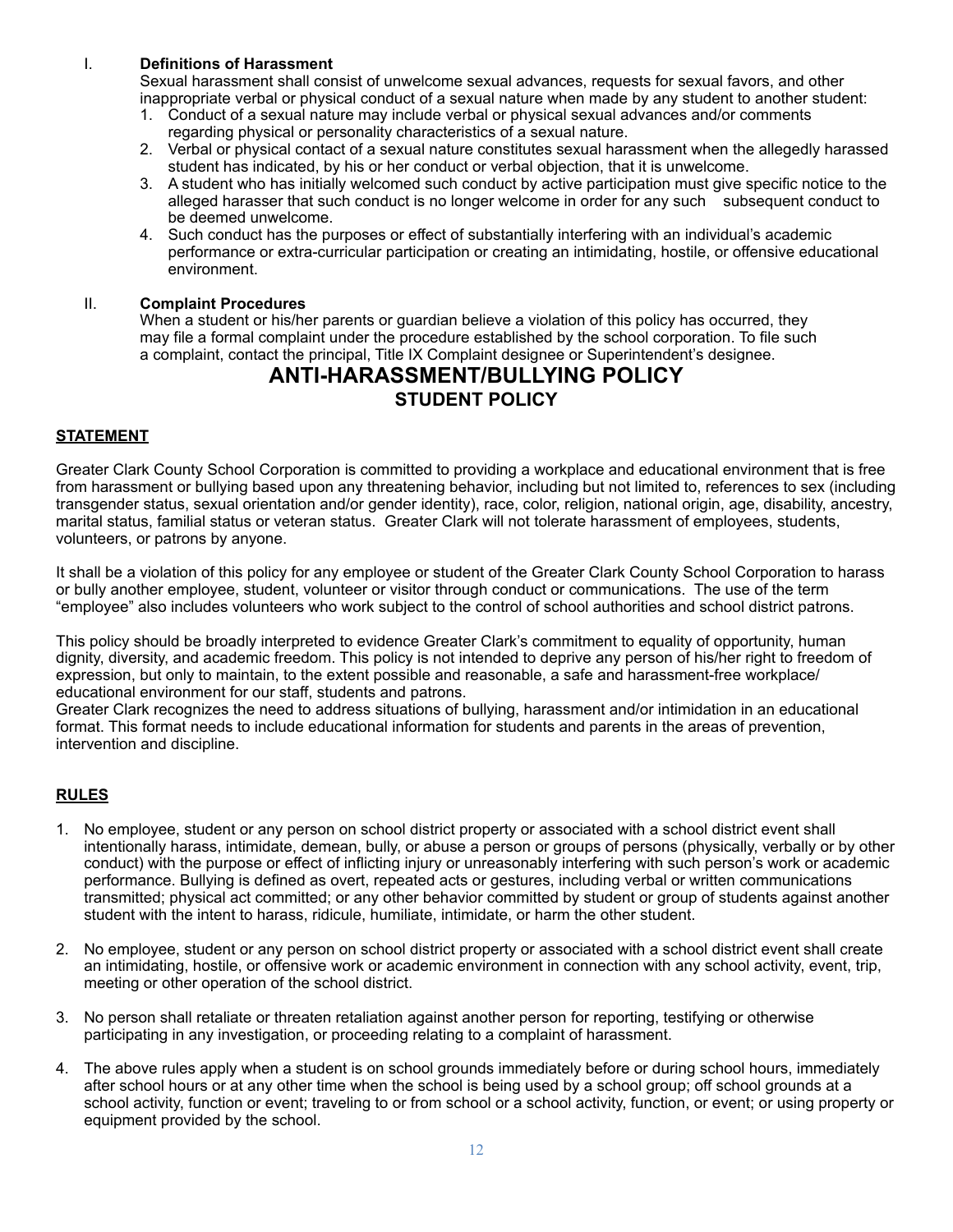#### **DISRUPTIONS**

- 1. Any parent, guardian, or patron who disrupts or threatens to disrupt normal school and/or office operations; threatens the health and safety of others; willfully causes property damage; uses offensive language; or who has established a continued pattern of unauthorized entry on school property will be directed to leave school district property promptly by the Superintendent or designee.
- 2. Any parent, guardian, or patron who uses obscenities or speaks in a demanding, loud, insulting and/or demeaning manner will be politely asked by the person to whom the remarks or directed or who overhears the remarks being made to communicate in a courteous manner. If corrective action is not taken by the abusing party, the meeting or telephone conference will terminate. If the meeting occurs on school district property, the offending person will be directed to leave the property.
- 3. Any parent, guardian, or patron who intentionally displays force that would give victims reason to fear or expect immediate bodily harm will be instructed to leave the school district's premises or event and shall be immediately reported to the appropriate legal authorities.
- 4. If an individual refuses to leave upon request, the appropriate law enforcement officials will be notified. An Incident Report should be completed for the situations set forth in paragraphs 1, 2 and 3.
- 5. If behavior of the type identified in paragraphs 1, 2, and/or 3 is exhibited by employees and/or volunteers, discipline will be handled in accordance with the Discipline and Dismissal of Classified Staff Policy (4219.2) or Discipline and Dismissal of Certified Staff Policy (4119.2), as applicable.
- 6. If behavior as identified in paragraphs 1, 2 and/or 3 is exhibited by students, discipline will be handled in accordance with Policy 5144/Student Discipline.

#### **COMPLAINT PROCEDURES**

- 1. Any employee, volunteer or student making an allegation that he/she has been the subject of harassment/bullying may use the complaint procedure explained below or may complain directly to his or her immediate supervisor, building principal, or Title IX Complaint Designee for the school corporation. Filing of a complaint or otherwise reporting harassment/bullying will not reflect upon the individual's status nor will it affect future employment, grades or work assignments.
- 2. Any non-employee/patron making an allegation that he/she has been the subject of harassment/bullying may also use the complaint procedure explained below or may complain directly to a building administrator, the Superintendent or designee.
- 3. The right of confidentiality, both of the complainant and of the accused, will be respected consistent with the school corporation's legal obligations and the necessity to investigate allegations of misconduct and to take corrective action when this conduct has occurred. All documents related to such reports or investigations will be kept in a separate file and will not become part of any regular personnel file or student education record. However, any official disciplinary actions by the Superintendent, designee, or the Board will become a part of any regular personnel file or student education record.

#### **REPORTING HARASSMENT/BULLYING**

All reports of harassment/bullying shall be handled in the following manner:

- 1. Reports must be in writing on forms supplied by the corporation unless the complainant is unable to reduce the report to writing. If the complainant is unable to reduce the report to writing, the complainant's statement will be dictated into a recording device and then reduced to writing.
- 2. Reports must name the person(s) charged with the harassment/bullying and state the facts.
- 3. Reports must be presented to the building principal/supervisor unless the person making the complaint is a nonemployee or the person charged with the offense is the building principal/supervisor or the complainant feels that the report will not adequately be addressed by that person. In those instances, the report shall be presented to the Title IX Complaint designee. The building principal/supervisor shall inform the superintendent or designee of all filed reports.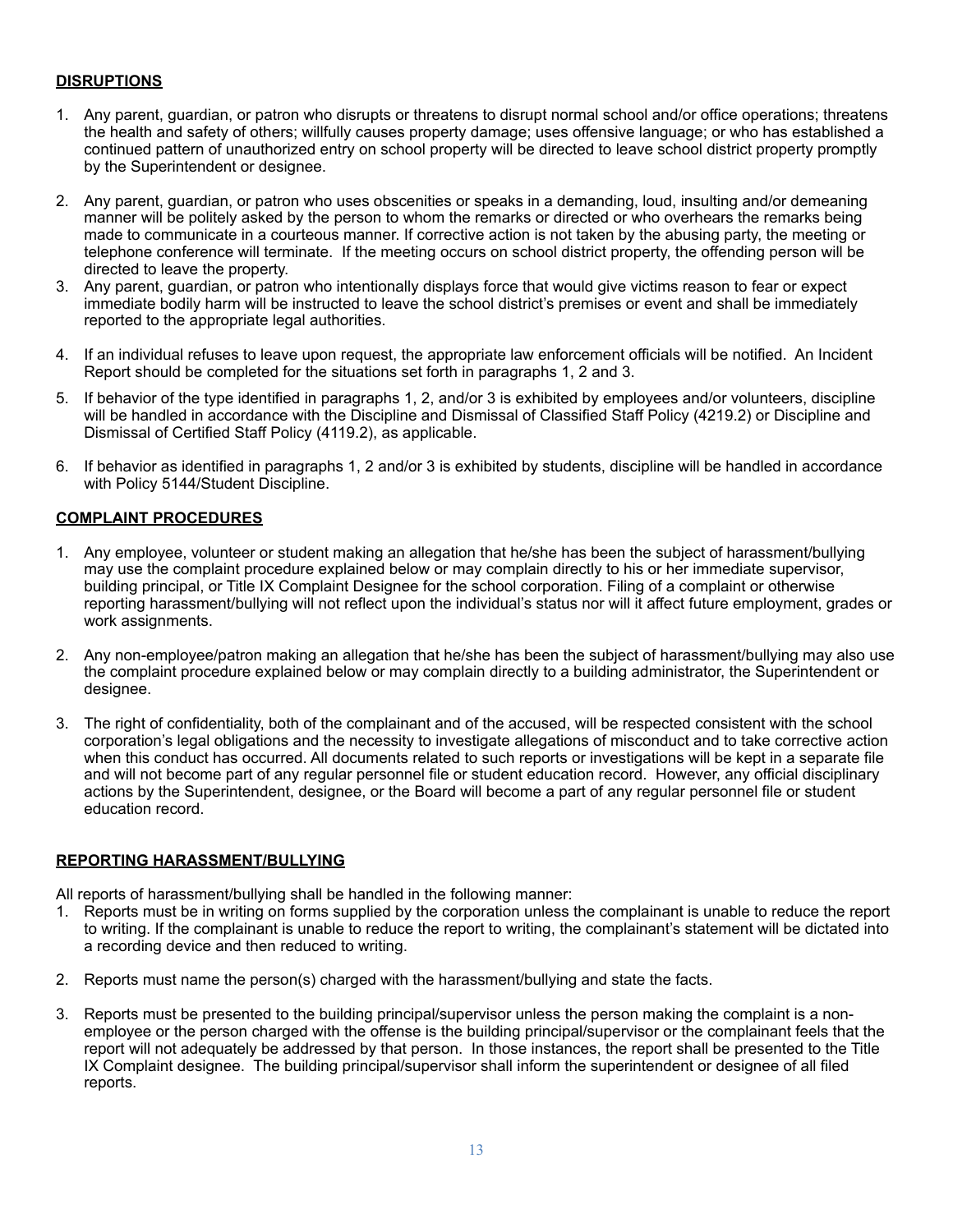- 4. The complainant shall be entitled to representation at his/her own expense and choice at any meeting concerning the complaint brought under this policy.
- 5. The building principal/supervisor who receives a report shall thoroughly investigate the alleged harassment/bullying.
- 6. The report and results of the investigation will be presented to the superintendent. The superintendent shall review the report and make a recommendation, if there is a reasonable basis for the same, to the Board of School Trustees of any action deemed appropriate.
- 7. The Board of School Trustees may consider the report and the superintendent's recommendation in executive session. The Board may take any action it deems appropriate with consideration of such due process rights as may apply. The alleged victim's name will not be released to the public unless required by law. The Board of School Trustee's action will be considered final in this matter.

#### **SANCTIONS FOR MISCONDUCT**

- 1. A substantiated charge against an employee shall subject such employee to disciplinary action including but not limited to reassignment, suspension, or discharge. (See Policies 4119.2 and 4219.2)
- 2. A substantiated charge against a student shall subject such student to disciplinary action including but not limited to suspension or expulsion in accordance with Policy 5144 and Indiana law.
- 3. A substantiated charge against a non-employee shall subject such person to disciplinary action including but not limited being banned from coming on or about school property, activities, or events, the filing of restraining orders or law enforcement notification.
- 4. Such disciplinary action will fit the circumstances of the incident and will be designed to cause the harassment/ bullying to stop.

#### **FALSE REPORTING**

Any person who knowingly files false charges against another in an attempt to demean, harass, abuse, or embarrass that individual shall be subject to disciplinary action as is set out above in the applicable paragraphs for Sanctions for Misconduct.

#### **EDUCATIONAL OPPORTUNITIES AND NOTIFICATION OF THIS POLICY**

- 1. *For employees*: Notice of this policy will be circulated and posted in all buildings and work sites for the Greater Clark County School Corporation.
- 2. *For Students and Parents*: Notice of this policy will be included as part of the Student's Rights and Responsibility and Due Process Handbook.
- 3. *For Patrons:* This policy will be posted on the Greater Clark Website*.*
- 4. In-service education for employees and students on this policy and the issue of harassment will be conducted in conjunction with the implementation of this policy and throughout the school year.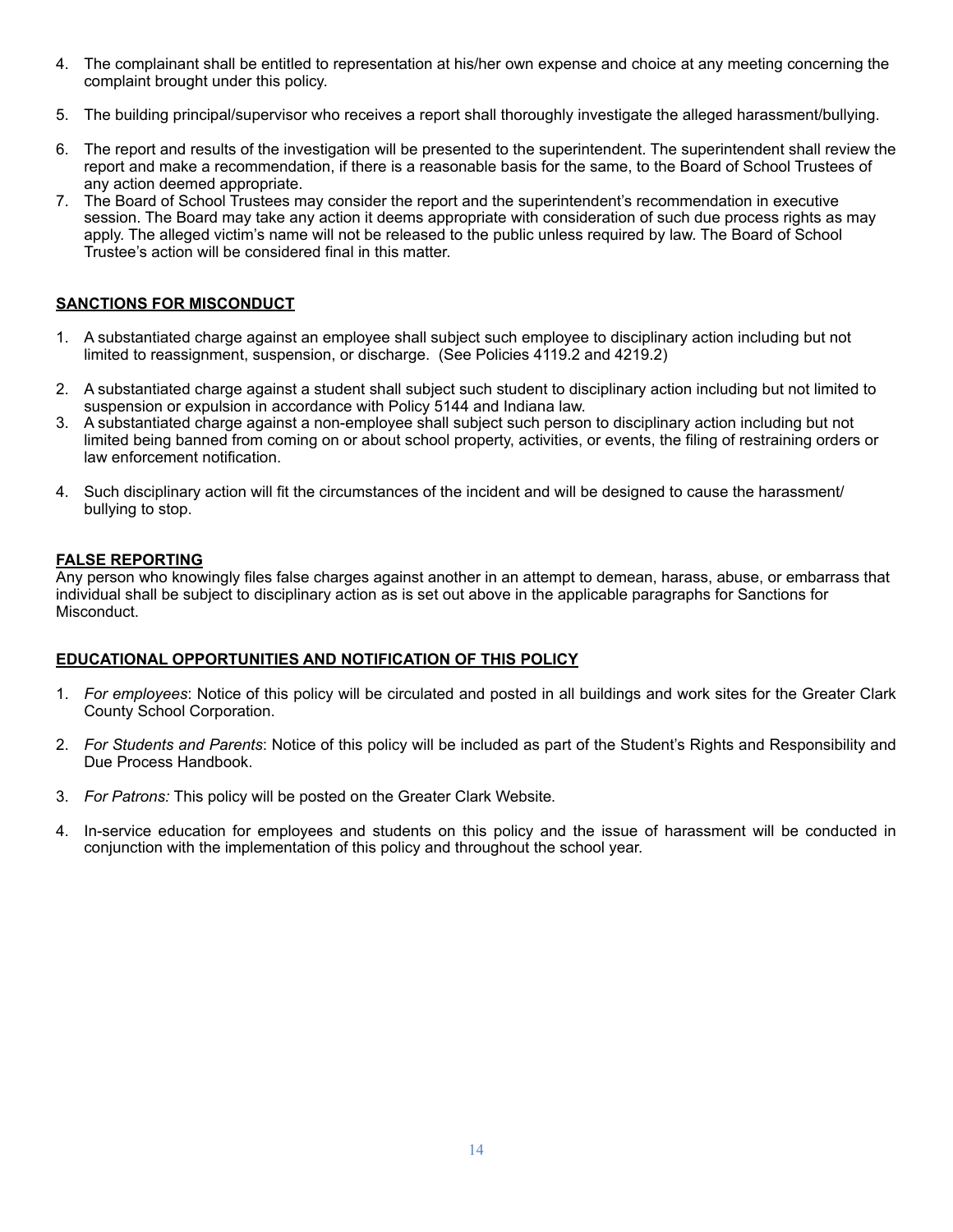## **STUDENT BULLYING/HARASSMENT POLICY**

#### **Bullying and Harassment (student to student):**

Upon the first reported issue, a school counselor will document the incident. At that time, counselor will meet with the reporting student (victim) and decide if the reporting student will attempt to resolve conflict on their own, or put the other student(s) on "notice" to end bullying or harassment behavior. The reporting student can choose to confront the accused in a counselor led session if so desired. Administration will be notified depending on the severity of the issue. Upon second incident, a school counselor will refer the students involved to administration. The administrator will call home and assign consequences if counselor has already warned the student(s) involved to end reported behavior. Upon third incident, administrator will assign progressive consequences. If a situation moves to a fourth incident, progressive consequences will be assigned, the school will hold a parent meeting and formal paperwork may be filed.



# **RIVER VALLEY MIDDLE SCHOOL ANTI-BULLYING STRATEGY STOP**

the bullying by telling the individual(s) to leave you alone!

# **WALK**

away from the bullying individual(s)!

# **AND TALK**

about the bullying individual(s) with a RVMS adult!

## **Student Dress Code**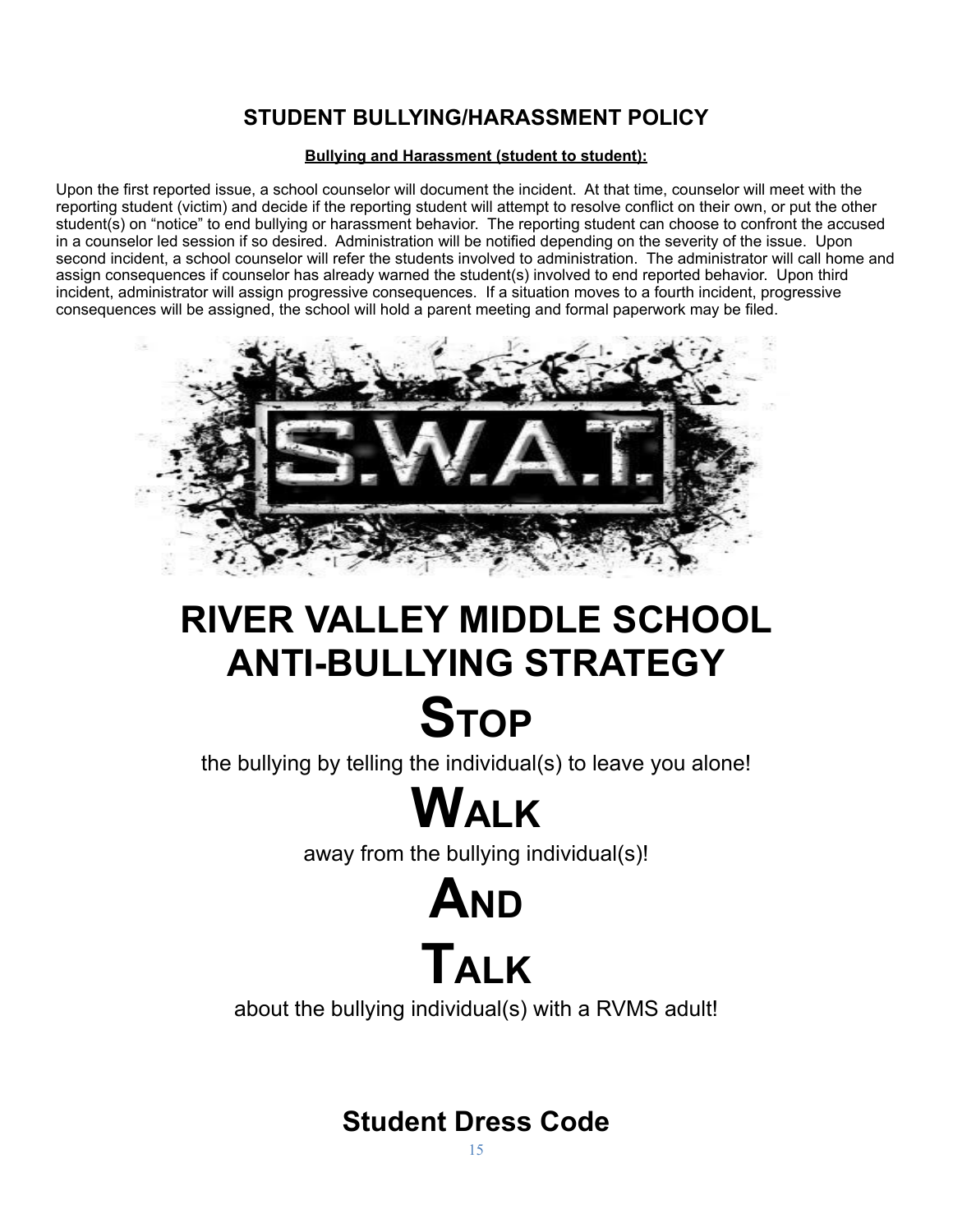#### **DRESS AND GROOMING**

While fashion changes, the reason for going to school does not. Students are in school to learn. Any fashion (dress, accessory, or hairstyle) that disrupts the educational process or presents a safety risk will not be permitted. Listed below are the styles or manners of dress expected during school hours. Minor modifications will be made for non-academic activities such as the Prom, Athletic Events, etc.

- 1. All state health and safety standards must be observed. Personal hygiene and sanitation are strongly stressed.
- 2. Shoes or sandals must be worn at all times.
- 3. All shirts must have a sleeve covering the shoulder; a sleeveless top cannot be worn. Shirts may not expose the side, midriff, cleavage, or back. Pajamas are not allowed.
- 4. Clothing with obscene markings or advertisements of alcoholic beverages, drugs, tobacco, drug references, indecency, vulgarity, profanity, cult or gang membership, or any other message that is deemed to be disruptive to the learning environment of the school will not be acceptable. **IF THERE ARE TWO MEANINGS, THE WORST WILL BE RECOGNIZED!**
- 5. No caps, hats, bandanas, hoods, or durags will be worn unless authorized by school officials.
- 6. No heavy jackets, long coats, pajamas or blankets are to be worn during the school day.
- 7. No chains, including wallet chains that could damage furniture or impose a potential danger to others will be permitted.
- 8. Shorts (when standing) must be to the top of the knee in length. The knee rule also applies to girl's skirts and pants with holes in them.
- 9. "Sagging" is not permitted.
- 10. Bags larger than 5x7 are not allowed to be carried during the school day. All bags larger than 5x7, backpacks, and string backpacks must remain in the locker during the school day.
- 11. Sunglasses or other non-prescription eyewear.
- 12. A student will be required to change clothes that are unacceptable, or may be required to wear school provided clothing items to conceal non-compliant or inappropriate attire. Class time missed will be unexcused.
- 13. Final determination regarding student dress and grooming will be determined **by the administration**.

#### **THESE GUIDELINES MAY BE ALTERED FOR CERTAIN ACTIVITIES OR EVENTS AT RIVER VALLEY MIDDLE SCHOOL WHEN DESIGNATED.**

## **STUDENT ATTENDANCE**

#### **STATEMENT**

Daily attendance of all students who are enrolled in the Greater Clark County Schools is required in accordance with state law and corporation policy. Students are expected to attend school regularly in order to derive maximum benefits from the instructional program and to develop habits of punctuality, self-discipline and responsibility. Designated school personnel shall maintain accurate attendance records for each student.

The responsibility for regular school attendance by a student rests with the student and his/her parent or legal guardian.

When absenteeism noticeably affects a student's academic or personal success, and/or is in violation of either state law or school board policy, school personnel shall take such action as is deemed appropriate, including but not limited to the following: counsel with students and parents; require written statements from parents or guardians; assign in-school suspension, out-of-school suspension and/or detention after school hours; recommend expulsion; or, initiate legal proceedings against students and parents.

**Excused Absences:** Children are expected to attend school each and every day. River Valley Middle School recognizes excused student absences for the following reasons, when such an absence is verified by parent, guardian, physician, or other responsible agency:

- Personal illness that involves fever, vomiting, diarrhea, accidents, injuries, or other illnesses that is communicated to the school by parent or guardian in writing or by phone (no more than 5 occurrences)
- Medical or dental appointments with documentation that cannot be scheduled outside the school day.
- Death of immediate family member or other relative.
- Religious observances. Advance notification of the principal or his designee by parent/guardian and a church official is required for approval.
- Other highly extenuating circumstances that will be determined by the principal in advance of the absence.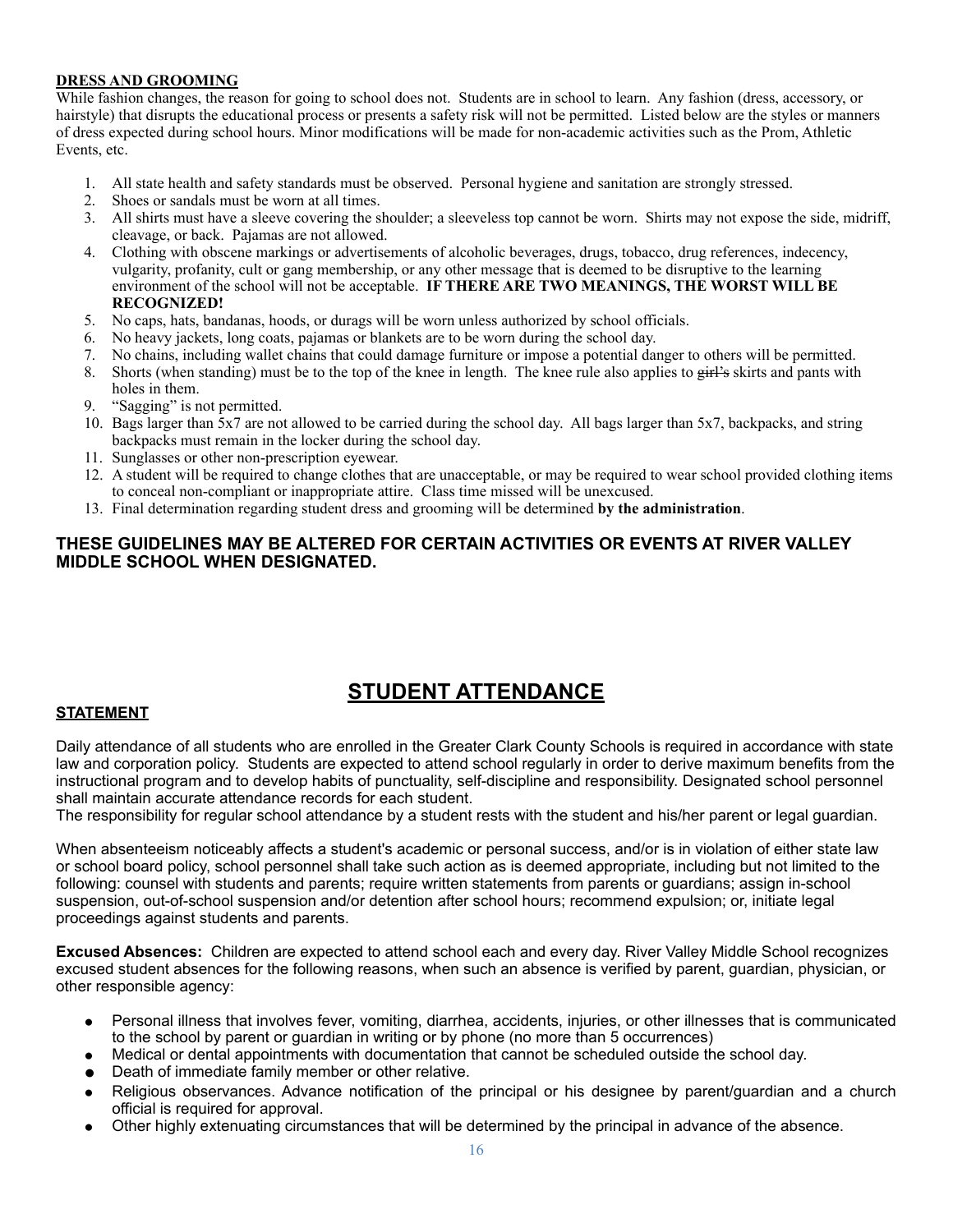Service as a page in the Indiana General Assembly.

School personnel will make reasonable attempts to notify parents when an absence has not been verified within the allotted time; however the law is clear; it is the parent's responsibility to notify the school of student absences. Action required for excessive absences:

- When a student has been absent (unexcused) a total of five (5) days in a school year, the principal or his/her designee, as a matter of concern, shall contact the parent.
- When a student has been absent (unexcused) a total of fifteen (15) days in a school year, the principal or his/her designee will send the first legal notice.
- When a student has been absent (unexcused) a total of twenty-five (25) days in a school year, the principal or his/ her designee will send the second legal notice, the Administrator completes a "Truancy Affidavit," and will refer student to truancy advocate.

An undocumented absence is defined as an absence without a written verification from a medical or legal provider.

#### **ABSENTEEISM CONSEQUENCES**

School personnel will make reasonable attempts to notify parents when an absence has not been verified within the allotted time; however the law is clear; it is the parent's responsibility to notify the school of student absences.

Action required for excessive absences:

- When a student has been absent (unexcused) a total of five (5) days in a school year, the principal or his/her designee, as a matter of concern, shall contact the parent.
- When a student has been absent (unexcused) a total of fifteen (15) days in a school year, the principal or his/her designee will send the first legal notice.
- When a student has been absent (unexcused) a total of twenty-five (25) days in a school year, the principal or his/her designee will send the second legal notice, the Administrator completes a "Truancy Affidavit," and will refer student to truancy advocate.
- Attendance policy may be adjusted due to COVID-19

#### **An undocumented absence is defined as an absence without a written verification from a medical or legal provider.**

### **Additional Attendance Information**

#### **Absence Limitation**

Middle School students must maintain an annual attendance rate of 95%. To achieve this rate, students must be present 171 out of 180 days.

#### **Appointments**

Parents are encouraged to set up appointments so the students will not miss any part of the school day. If a student comes to school late, or leaves early for an appointment, a signed note should be given to the attendance secretary to document the absence.

#### **Arriving or leaving during school hours**

It is sometimes necessary that students arrive late or leave early during the school day. When students arrive late or leave early, they must report to the office. Students who arrive late must go to the main office and sign in. Students are not to leave the building during the school day without being signed out at the main office by a parent, legal guardian, or an adult designated by the parent to school personnel. A student will be assigned a half-day absence if he/she arrives to school after 11:15 a.m. or signs out before 11:15 a.m. and does not return.

#### **Excessive Absences**

The following procedure will be used:

- 1. The principal or his/her designee will identify the student(s) by monitoring attendance records;
- 2. Communication shall be established with the home by telephone, letter or conference;
- 3. If the family does not respond to the communication and/or if attendance of student does not improve, the corporation attendance personnel shall be notified;
- 4. If illness or other health problems are identified when communication with family is established, the student shall be referred to the school nurse;
- 5. If extenuating circumstances causing excessive absences are identified, the student may be referred to appropriate agencies;
- 6. If the attendance problem persists, the assistant principal/principal and attendance personnel shall confer and the attendance personnel may send appropriate legal notices, make court appearance and otherwise represent the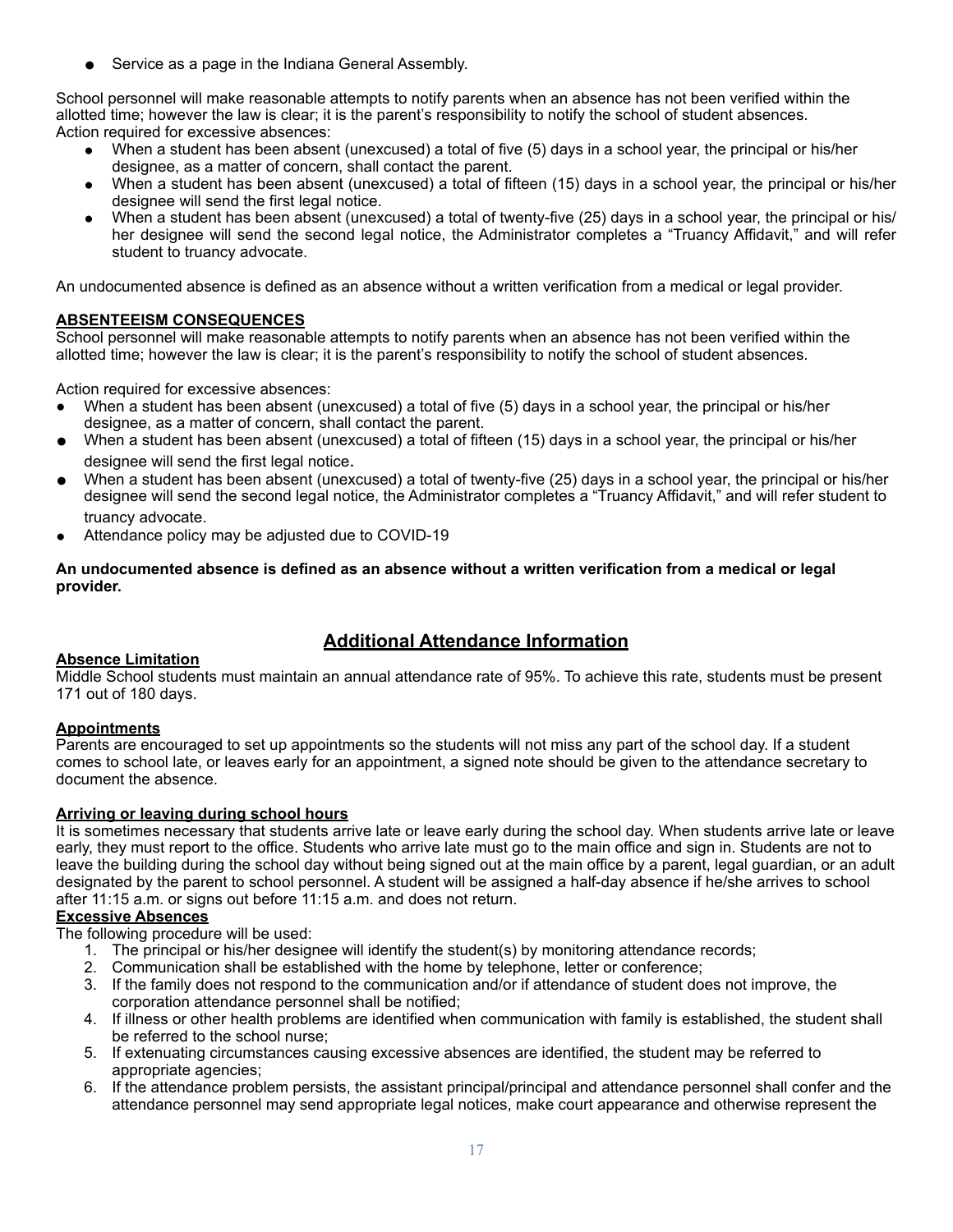school corporation in enforcing attendance laws via the Prosecutor's Office. The attendance personnel shall keep central office administration informed of special cases.

#### **Late arrivals/sign-ins**

If a student is more than 5 minutes late to first period, or enters school any time after 8:00 a.m., it is considered a late arrival and the student is required to sign-in. Habitual late arrivals/sign-ins will result in school consequences.

#### **Legal Settlement**

If a student's legal settlement changes within the school corporation's boundaries during the semester, he/she may, at the election of the parent, complete the semester or at the discretion of the school, the entire school year.

#### **Parent-Guardian Verification of Absence**

If your son/daughter is absent from school*, it is your responsibility to call the school and report the absence before 9:00 a.m. the day your child is absent*. You should call 288-4848 and press Option 2 to leave a message for our attendance clerk. Please state your name, your child's name, and the reason for the absence.

#### **Sick at Home**

Due to COVID-10 concerns, please follow these CDC guideline to promote healthy habits and protect your family:

- If your child is sick with any illness, keep them at home and contact your healthcare provider.
- Talk with teachers about classroom assignments and activities they can do from home to keep up with their schoolwork.
- Avoid close contact with people who are sick.
- Cover your cough or sneeze with a tissue, then throw the tissue in the trash.
- Wash hands often with soap and water for at least 20 seconds, especially after going to the bathroom; before eating; and after blowing your nose, coughing, or sneezing. If soap and water are not readily available, use a hand sanitizer that contains at least 60% alcohol.

#### **Student Make Up Work**

- 1. The student upon returning to class must initiate the request for makeup work. If an absence is known in advance, the student is encouraged to complete the work before the absence.
- 2. In general, one make-up day for each day absent is the designated time allotted to get work caught up. If an assignment or graded activity was announced before the absence, the student is still responsible for the work due upon the date of the student's return to school. Extended illness and other extenuating circumstances shall be handled on an individual basis by the principal or principal's designee.
- 3. In the case of out-of-school suspension, the student, once he/she returns, will be given the number of school days the suspension was assigned to make up work missed. It is the student's responsibility to solicit make up work from his/her teacher(s).

#### **Tardy to Class**

It is expected that students arrive to class on time. Multiple tardies will result in school consequences.

#### **Tardy to Class: First Period**

If a student is less than 5 minutes late to first period class, it is considered a classroom tardy and progressive consequences as outlined above will be followed. If a student is more than 5 minutes late for first period, it is considered a late arrival/sign-in and progressive late arrival/sign-in consequences will be followed, as outlined below.

#### **Transfers within GCCS schools**

Any parent desiring to transfer his/her child to a school within the district may do so by requesting said transfer in writing to the home school principal. The request will be granted if both principals agree to the transfer, if there is room in the receiving school and if the available program does not have to be changed or modified to accommodate the child. If either principal disapproves the transfer, the parent can appeal to the Superintendent. Transportation must be provided by the guardian. Transfer privileges may be revoked due to poor attendance and/or behavior concerns.

**Cash Transfer Tuition:** Below is a summary of how cash transfer tuition students are handled:

● **Transfer students before ADM count from another Indiana School District** – No Charge.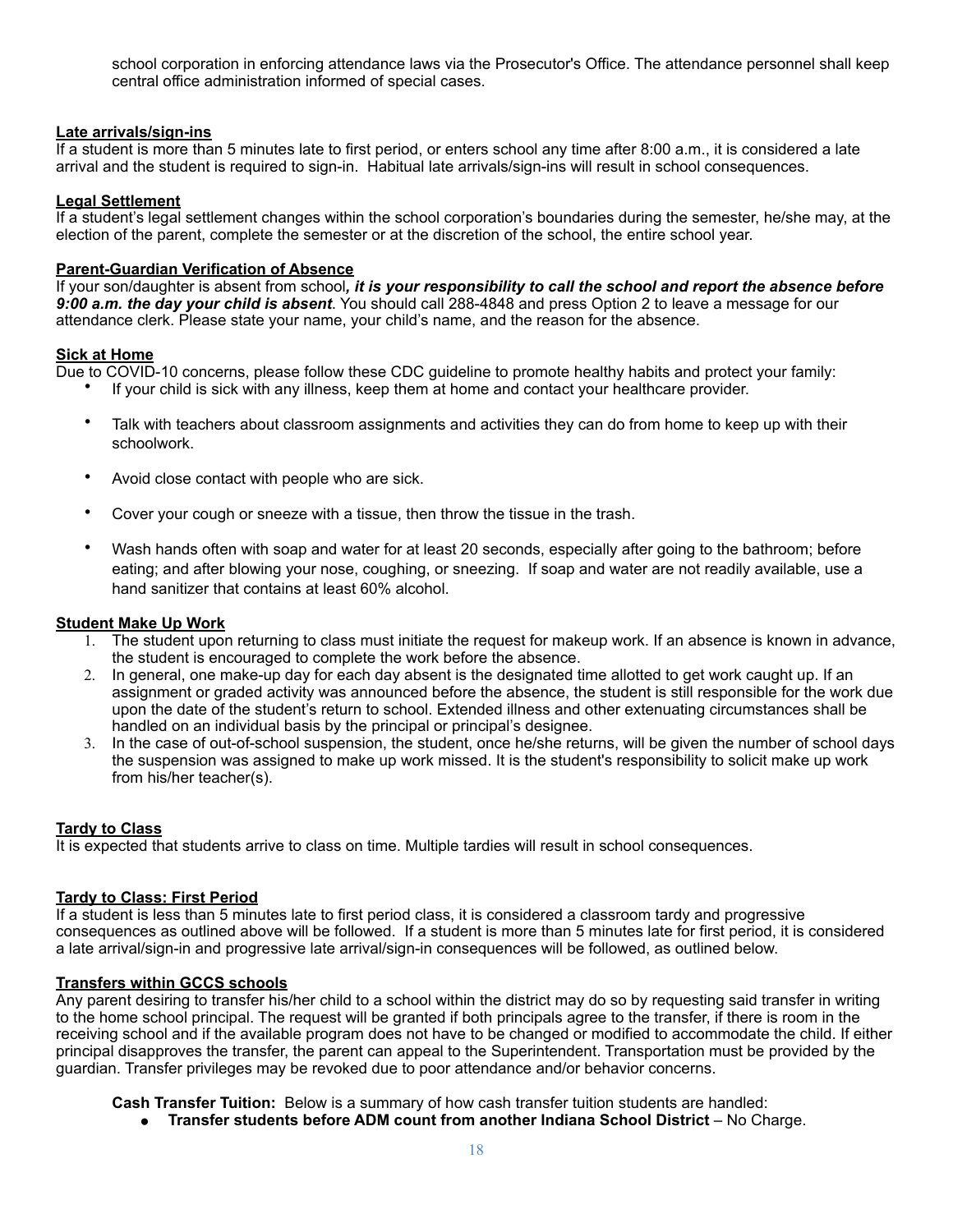- **Transfer students after ADM count from another Indiana School District**  Tuition will be determined by the GCCS business office.
- **Transfer students from another state**  Tuition is charged at a daily rate and will be determined by the GCCS business office after ADM count.

#### **Truancy**

Truancy is defined as absence from school, class, or assigned activity without the permission of parent/legal guardian or principal/designee. A student will also be considered truant if he/she leaves a class, a school-sponsored activity and/or the school without the proper permission of school authorities. In dealing with truancy, the term "instance of truancy" shall be used. This term defines a period of truancy that may vary in length. For example, two consecutive days could be an "instance of truancy." Being truant will result in school consequences.

#### **Vacations**

Parents are discouraged from taking students out of school for vacations. Please try to arrange vacations around the school schedule.

#### **Withdrawal from school**

Students should report to the guidance office secretary as soon as they know they are moving. The student is to report to the guidance office on their last full day of school and pick up withdrawal forms. The forms are to be taken to each teacher during the school day and returned to the guidance office after his/her last period class. Students should return all school owned books and articles to the appropriate persons. When the withdrawal forms are completed and finalized by the guidance office, each student will be given a copy for his/her new school. If a request is made in advance, the student's records may be copied for the parents to pick up or they may be mailed to the school where the student will be enrolling.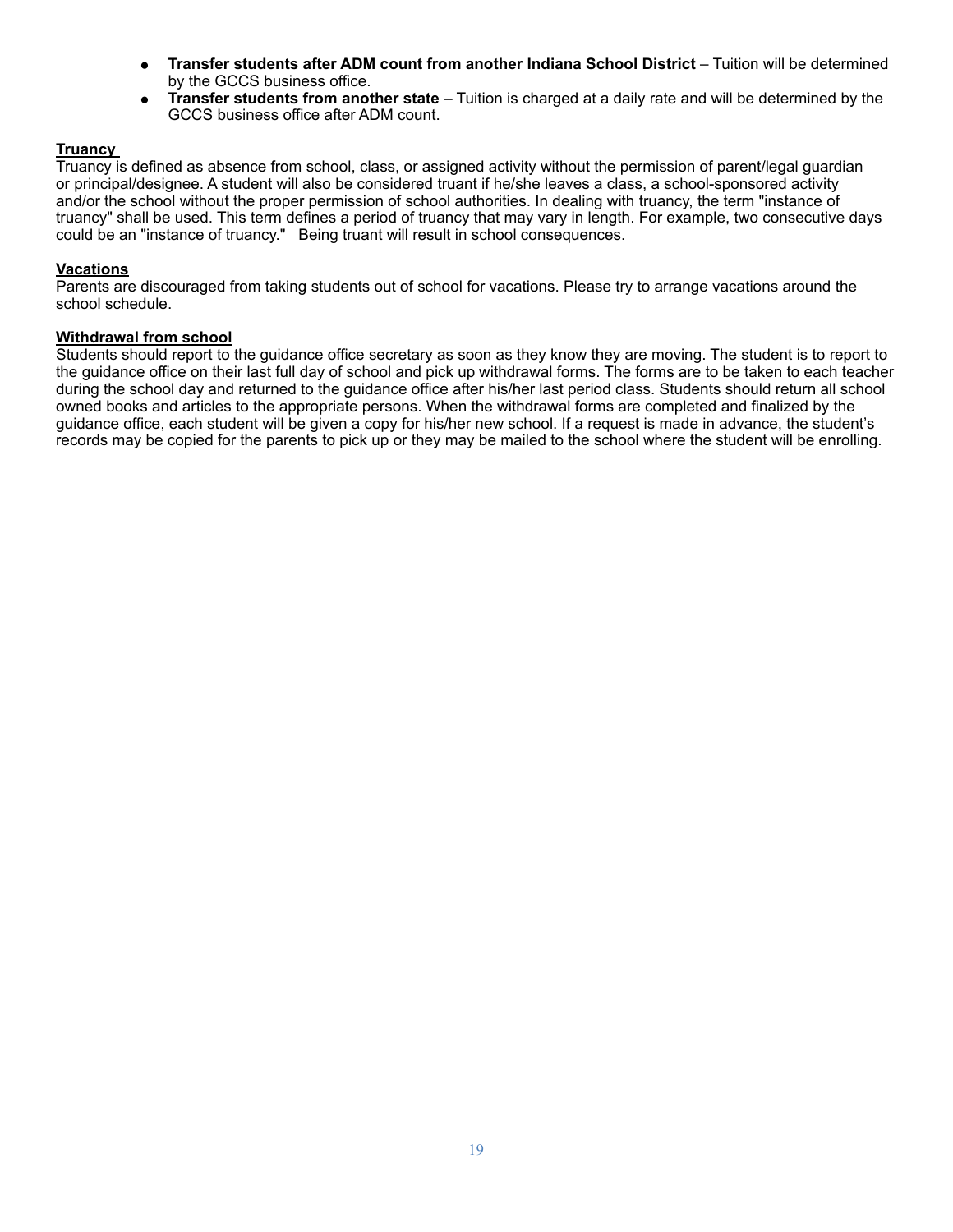| Show PRIDE $\varepsilon$ Be SAFE: | <b>GCCS Safety Protocols</b>                                                                                                                             |                                                                                                                                                                                                                                                                       |                                                                                                                                                                                                                             |
|-----------------------------------|----------------------------------------------------------------------------------------------------------------------------------------------------------|-----------------------------------------------------------------------------------------------------------------------------------------------------------------------------------------------------------------------------------------------------------------------|-----------------------------------------------------------------------------------------------------------------------------------------------------------------------------------------------------------------------------|
| <b>PROTOCOL</b>                   | <b>EXAMPLES</b>                                                                                                                                          | <b>TEACHERS</b>                                                                                                                                                                                                                                                       | <b>STUDENTS</b>                                                                                                                                                                                                             |
|                                   | Bullying<br><b>Child Abuse</b><br>Threats<br>Possible Weapon<br>Possible Bomb<br>Druas/Alcohol<br>Gang Activity<br>Power Outage<br><b>Water Advisory</b> | <b>Follow Protocol</b><br>Share with building<br>administrator<br>Record a statement<br>Maintain confidentiality                                                                                                                                                      | Share with trusted adult<br>Be honest and accurate<br>Maintain confidentiality                                                                                                                                              |
| <b>Shelter</b>                    | Severe Weather<br><b>Heat Index</b><br>Earthquake<br>Medical Emergency<br>Community Concern<br>Hazardous Materials<br>Contaminates<br>Investigation      | Follow announcements<br>STAY calm & slay with<br>your students<br>Take aftendance, LISTEN<br>and follow directions.<br>from personnel in charge                                                                                                                       | Tomado - Move to safe area<br>Earthquake - Drop, cover and<br>wait<br>Close doors and windows Hazmat - Help seal the room<br>Other emergencies: Stay<br>calm, LISTEN and follow<br>directions from the teacher in<br>charge |
| <b>Lock Down</b>                  | Person on school<br>grounds with weapon<br>and intent to harm.                                                                                           | Follow AVOID, DENY,<br><b>DEEEND</b><br>STAY calm and stay with<br>your students<br>Take Attendance/Report<br><b>Information</b><br><b>LISTEN</b> and follow<br>directions from personnel                                                                             | <b>Avoid the Confrontation</b><br>Deny access to your location<br>Defend yourself<br>STAY calm and slent<br><b>LISTEN</b> and follow directions<br>from the teacher in charge                                               |
| <b>Evacuation</b>                 | Following an emergency<br>Following an earthquake<br>Hazardous Materials or<br>Contaminates inside<br>the school                                         | in charge<br>STAY calm and stay with<br>vour students<br>Take a copy of class<br>enrollment and<br>emergency plans for your<br>students<br>Take your purse, house<br>keys, car keys, phone,<br>walkie talkie, etc. with you<br><b>LISTEN</b> and follow<br>directions | STAY calm & STAY silent<br>Take your phone and keys<br>Leave your stuff<br><b>LISTEN</b> and follow directions<br>from the teacher in charge                                                                                |
| Fire                              | Fire                                                                                                                                                     | <b>Pause and Assess</b><br><b>Exit Following Fire</b><br><b>Evacuation Route</b>                                                                                                                                                                                      | STAY colm & STAY slent<br>Leave your stuff<br><b>LISTEN</b> and follow directions<br>from the teacher in charge                                                                                                             |
| Greater Clark County Schools      |                                                                                                                                                          |                                                                                                                                                                                                                                                                       |                                                                                                                                                                                                                             |

## **GENERAL INFORMATION**

#### **ARRIVAL/RELEASE OF STUDENTS**

When students arrive to school each morning they are to report to the hallway by the gymnasium. Parents bringing students to school should drop them off in the car rider line no later than 7:55 am. Busses will pick up students at 2:45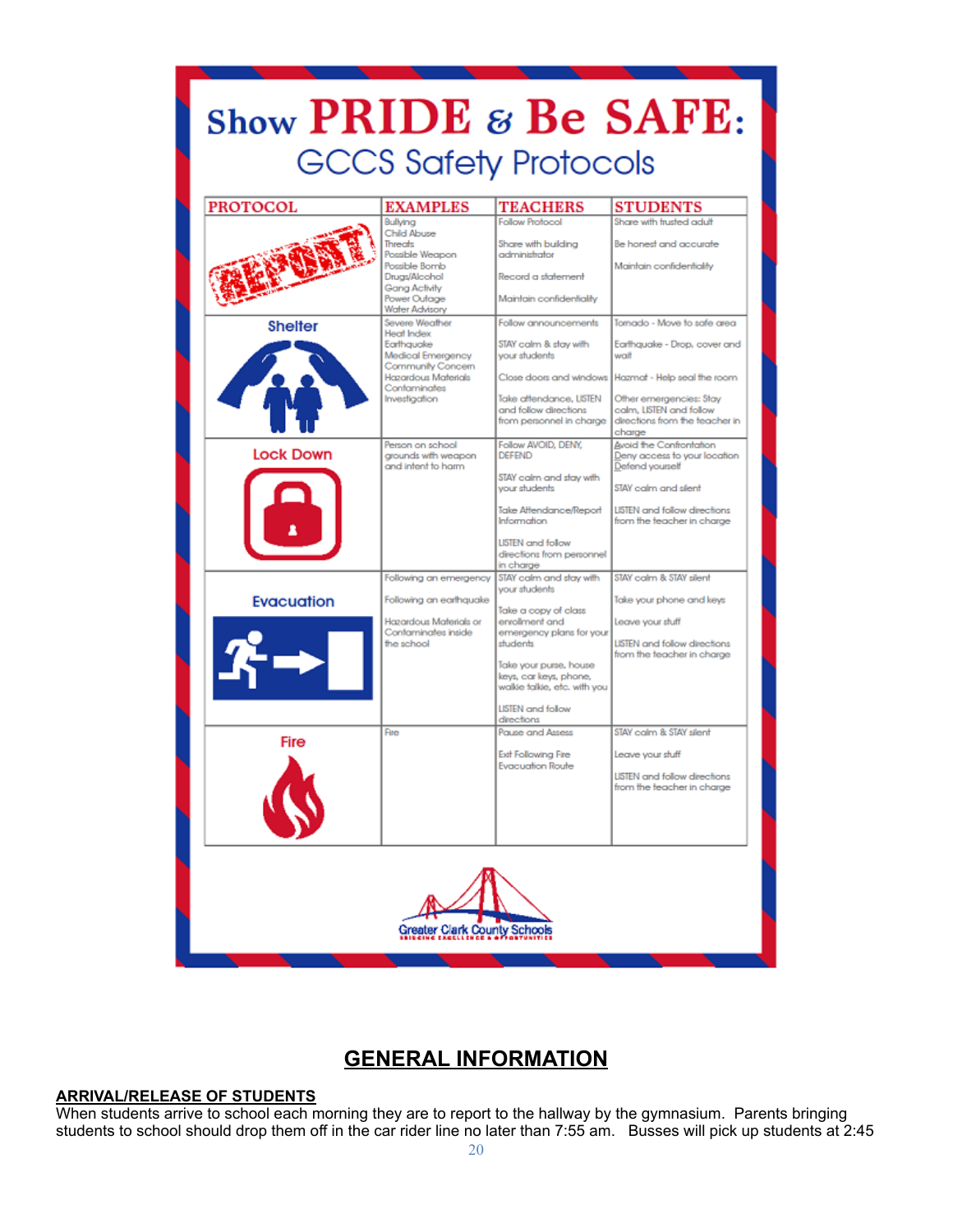p.m. Parents wishing to pick up their child prior to bus dismissal may sign him/her out. They will be called to the office during afternoon announcements. All car riders remaining will not be dismissed until all busses have left the premises.

#### **CELL PHONES – TELEPHONE USAGE**

Students are allowed to bring cellphones to school, but must keep them **turned off and put away.** River Valley Middle School is an "Away for the Day" school. You can find more information on this at https://www.awayfortheday.org/

Cell phones are not to be out in classes, hallways or in the cafeteria. Cell phones are only to be used for after school activities and are not to be used between the hours of 8:00 a.m. and 2:45 p.m. Students needing to call home during the school day must do so in the main office during lunch or in the classroom with his/her teacher's permission. Cell phones are never to be used to take photos or videos at school. Students failing to abide by this policy will result in school consequences. Earbuds/headphones are to be put away unless requested by teachers.

- 1st Offense: Cell phone is confiscated and returned to the student at the end of the day by the front office.<br>• 2nd Offense: Cell phone is confiscated and a parent must pick up the cell phone from the front office.
- 2<sup>nd</sup> Offense: Cell phone is confiscated and a parent must pick up the cell phone from the front office.
- 3<sup>rd</sup> Offense: Cell phone is confiscated, a parent must pick up the phone, and a consequence will be issued.

#### **CHEWING GUM**

Chewing gum is a privilege that is allowed. However, in order to keep the building looking nice and the furniture and carpets in good repair, it is important that students dispose of their gum properly. Failure to do so may result in the loss of this privilege. **Teachers have the right to ask students not to chew gum in their class.**

#### **CLOSING SCHOOL DUE TO BAD WEATHER**

In the event of inclement weather or mechanical breakdown, school may be closed or may start on a delayed schedule. The same conditions may also necessitate early dismissal. School closing, delayed starting time or early dismissal will be announced over radio stations: WXVW, WHAS, WAVE and WLKY. If no report is heard for Greater Clark Schools, it can be assumed that school is in session. Please do not call the school. Telephone lines need to be kept open for emergencies.

#### **EDUCATIONAL FIELD TRIPS**

School organizations or classes occasionally sponsor field trips. The tour sponsor will require written consent by the student's parents or guardians. Permission slips will be sent home with students a week or two prior to the field trip. These forms will indicate the location, date and possible cost of the field trip. No student is denied the right to attend a field trip due to financial hardship. The teachers and/or the principal handle these cases on an individual basis. Please notify the main office if you are unable to pay the field trip cost.

It is expected that reasonable care and precaution be taken to ensure the safety of all concerned on school trips. However, in the event of an accident, Greater Clark County Schools, River Valley Middle School, nor any employees or volunteers may be held responsible or liable unless negligence is involved.

When students go on trips they represent River Valley Middle School. Students are expected to dress appropriately. Students who exhibit severe chronic behavior problems may not be allowed to attend field trips.

#### **EXTRACURRICULAR ACTIVITIES**

River Valley Middle School offers a wide variety of extracurricular activities to help students develop skills and interests in non-academic as well as academic areas. No person shall, on the basis of sex, race, religion, or national origin, be excluded from participation. The principal or assistant principal may exclude a student from participation if his/her conduct is recognized as being unacceptable.

#### **EXTRACURRICULAR ELIGIBILITY**

#### **Age Requirements**

- 1. Sixth graders who wish to participate in sixth grade athletics must not be 13 prior to August 15 of their sixth grade year.
- 2. Seventh graders who wish to participate in seventh grade athletics must not be 14 prior to August 15 of their seventh grade year.
- 3. Eighth graders who wish to participate in eighth grade athletics must not be 15 prior to August 15 of their eighth grade year.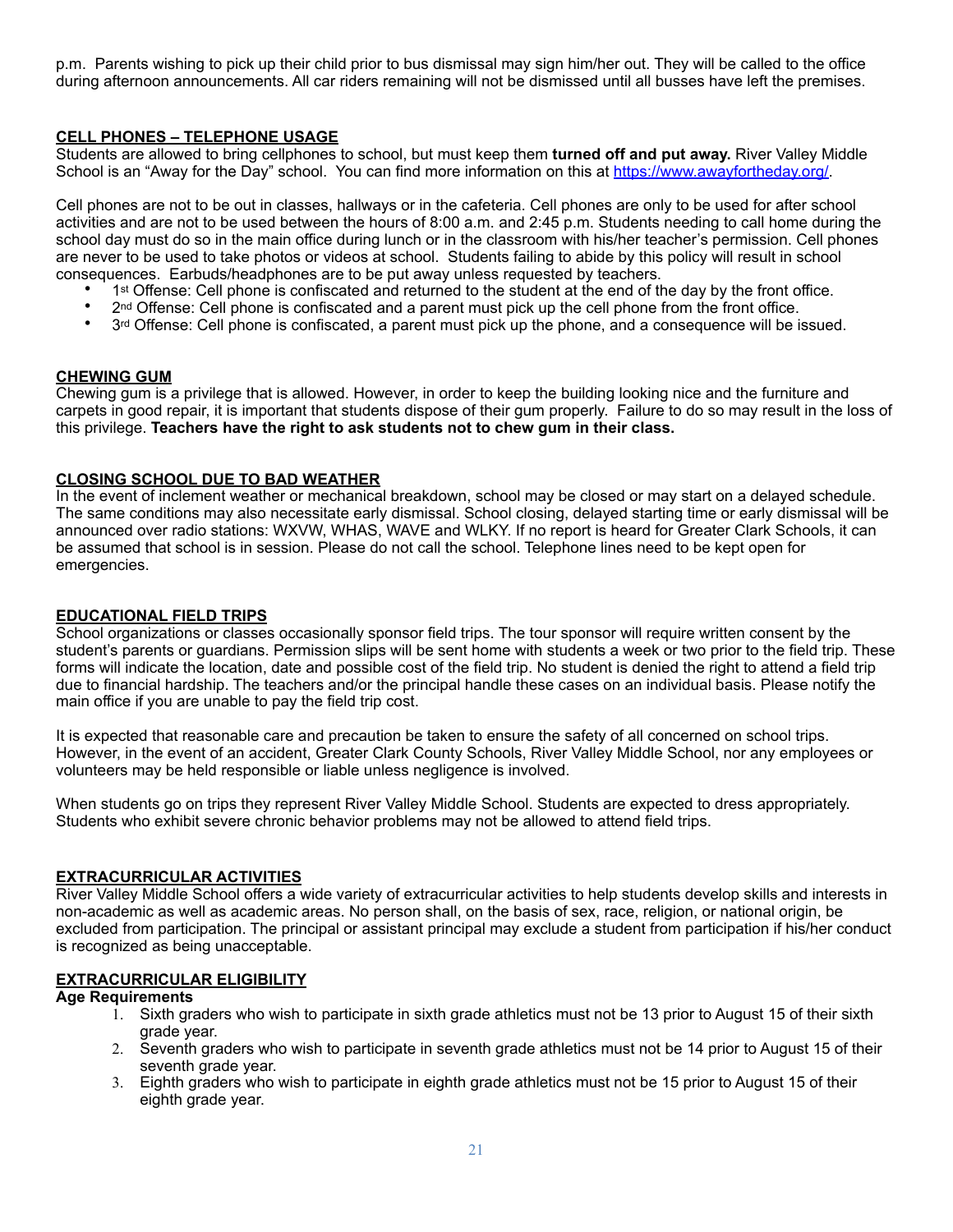- 4. Sixth and seventh grade students who are too old to compete in their grade level may compete at the next higher grade level in which they meet the age requirements.
- 5. An eighth grader who is too old may not compete in middle school inter-scholastic competition and IHSAA rules prohibit middle school students from competing with high school students.

#### **Academic Requirements (based on grades received at the end of each nine-week grading period)**

- 1. A student must pass all subjects to participate in interscholastic competition.
- 2. A student not passing all subjects is on academic probation. While on probation, the student must attend study table and the student may not compete in interscholastic competition. The probationary period lasts three weeks. If at the end of that time the student is passing the subject he/she failed, probation will be lifted.
- 3. Initial eligibility for fall sports is dependent on a  $7<sup>th</sup>$  & 8<sup>th</sup> grade student's grades from the last grading period (4th nine-week grading period) of the previous school year.

#### **Other**

- 1. Students must be present the equivalent of three class periods (135 minutes) of the school day to participate in an extracurricular activity that day.
- 2. Being tardy to school or absent the day after an extracurricular activity is unacceptable.
- 3. Any student who wishes to participate in athletics must have on file with the school the required insurance, physical, and cardiovascular forms. These forms must be on file prior to trying out, practicing, or playing in any interscholastic competition and are only valid from **April 1st** of the previous school year to **June 20th** of the current school year.
- 4. Any student who wishes to participate in athlestics must complete FinalForms. [https://greaterclark](https://greaterclark-in.finalforms.com/)[in.finalforms.com/](https://greaterclark-in.finalforms.com/)
- 5. All rules and requirements are published in the **Greater Clark Middle School Athletic Handbook.** The coaches, athletic director, and principal keep a copy of the handbook.

#### **FOOD SERVICES**

Applications are available for free or reduced-price meals and textbook assistance. These forms are available in the guidance office.

Please refer to the district or school website for the most up-to-date information regarding breakfast and lunch prices.

#### **GRADING SYSTEM AND REPORT CARDS**

Report cards are issued at the end of each nine-week grading period. Progress reports are available on PowerSchool approximately five weeks after each report card. Report cards are also available to parents on PowerSchool at the end of 2<sup>nd</sup> semester.

Individual teachers or teams are expected to contact parents when a student is making unsatisfactory academic or behavioral progress. Parents should feel free to contact the staff or administration any time they have questions regarding their child's progress.

## **Grading Scale**

| A 90-100<br>B 80-89 | C 70-79 | D 60-69 | F 0-59 |
|---------------------|---------|---------|--------|
|---------------------|---------|---------|--------|

| <u>Crade Reporting Concadio</u>                             |                   |                      |                |                  |
|-------------------------------------------------------------|-------------------|----------------------|----------------|------------------|
| <b>Grading Period</b>                                       | 1st               | 2 <sub>nd</sub>      | 3rd            | 4th              |
| <b>Dates</b>                                                | July 28 - Oct 1   | Oct $18 - Dec$<br>17 | Jan 3 – Mar 18 | Apr $4 -$ May 26 |
| <b>Mid Term Progress Reports</b>                            | Aug $30 -$ Sept 4 | Nov $15 - 19$        | Jan 31 – Feb 4 | May 2 - 5        |
| <b>Grading Period Ends</b>                                  | Oct 1             | Dec 17               | <b>Mar 18</b>  | <b>May 26</b>    |
| <b>Grades Posted to PowerSchool Parent</b><br><b>Portal</b> | Oct 5             | Dec 21               | Mar 22         | June 1           |
| <b>Parent/Teacher Conferences</b>                           |                   | Nov 2                |                |                  |

#### **Grade Reporting Schedule\*\***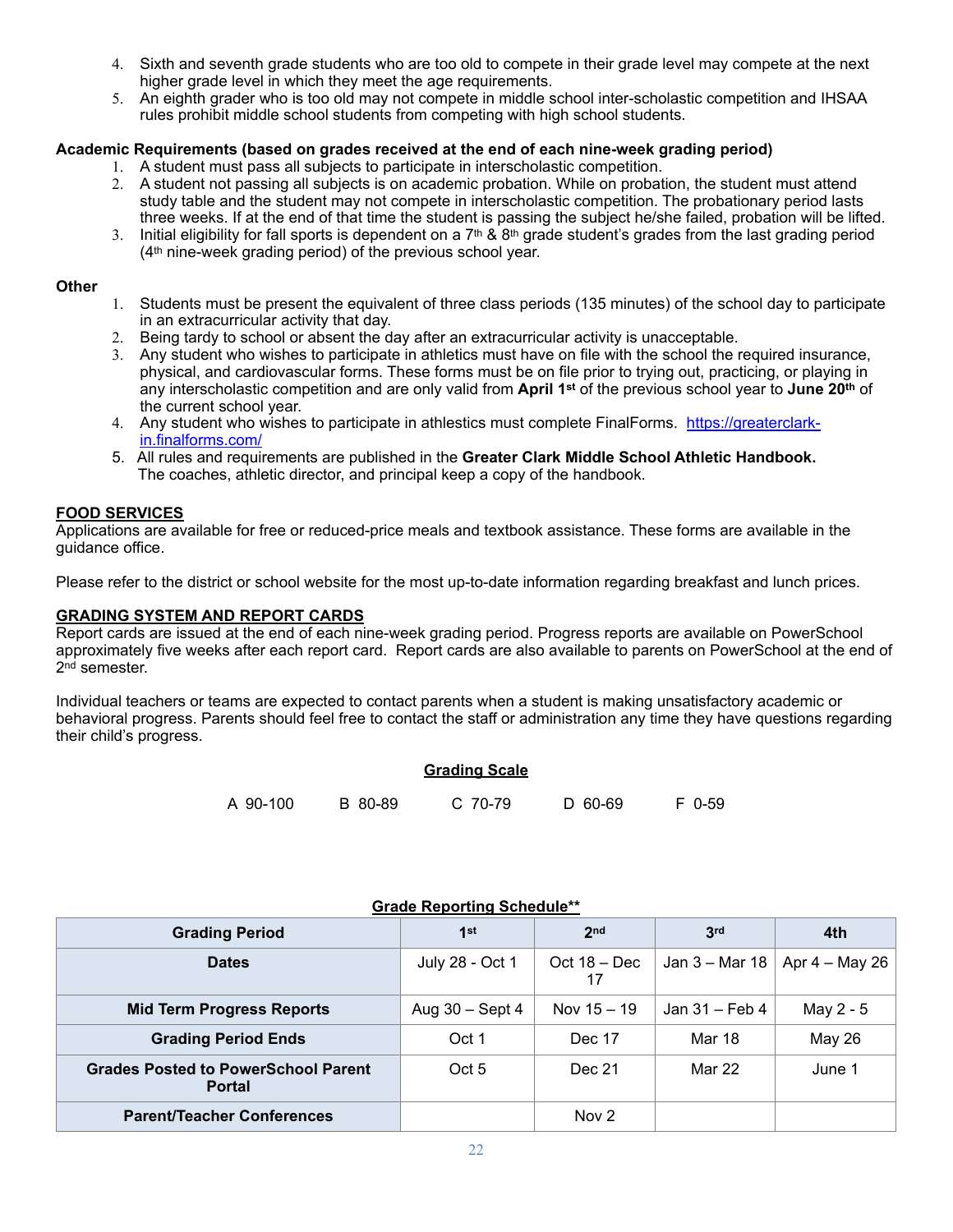\*\* Reporting schedule is subject to change due to COVID-19

#### **HOMEWORK**

Home study is a necessary part of each student's educational program. Each student must be expected to spend some time in addition to scheduled class instruction to achieve satisfactory work. Some assignments are long range in nature and require planned study time for their completion. Planned study time eliminates the necessity of spending too much time in completing an assignment the day before it is due. Students who consistently fail to complete homework assignments are less likely to be successful in school.

#### **IMMUNIZATION REQUIREMENTS**

Indiana law requires parents/guardians to furnish no later than the first day of school attendance, proof of the student's immunization status, either as a written document from the health care provider who administered the immunization or documentation provided from the state immunization data registry. The statement must show that the student has received these immunizations:

- 5 doses of DTP (diphtheria, tetanus and pertussis)
- 1 dose Tdap
- 4 doses of polio vaccine
- 2 doses of MMR (measles, mumps and rubella)
- 2 doses of Hepatitis A vaccine
- 3 doses of Hepatitis B vaccine
- 2 doses of Varicella vaccine (Physician documentation of disease history, including month and year, is proof of immunity for children entering preschool through 12<sup>th</sup> grade. Parent report of disease history is not acceptable).
- 1-2 doses Meningococcal (MCV4) (Individuals who receive dose 1 on or after the 16th birthday only need 1 dose of MCV4)

In addition, vision screening is done in the 8th grade.

#### **INSURANCE**

Student health insurance is available upon request. Applications are available in the guidance office.

#### **INTERNET**

Any student planning to utilize internet services in the Corporation must have a Telecommunications Network Usage Agreement form signed by the parent and on file in the school office. This form will be available at registration. Students who fail to comply with this policy will have their internet privileges revoked.

#### **LOCKERS**

All lockers are assigned through the school office. Students should follow these rules of locker care and safety:

- 1. Never leave money or valuables in the locker.
- 2**.** Do not give lock combinations to other students.
- 3. Keep lockers neat and in order.
- 4. Report any malfunction to the office.
- 5. Do not place decals or pictures on the locker.
- 6. Do not use or share anyone else's locker.
- 7. The school will not be responsible for items taken from lockers.
- 8. Students are responsible for keeping the outside and inside of the locker free from writing, decals, or marks of any kind.

If problems with lockers occur, students should report to class on time and request permission to seek help in the main office. Failure to follow the rules for locker use may result in the loss of locker privileges.

#### **LOST AND FOUND**

Student clothing/bookbags found unclaimed are gathered and stored in the cafeteria. Students may stop by the by the cabinet in the cafeteria to view these items. All other valuables are kept in the main office.

#### **LIBRARY AND MEDIA CENTER**

The River Valley Middle School Media Center contains a wide range of materials to meet the diversity of student abilities and learning styles. Materials are selected to guide students in the formation of realistic and balanced judgments in their daily lives. Some materials provide opposing sides of issues so that young citizens can make intelligent judgment and practice critical analysis of all media. Some books may contain language or attitudes that some parents may find controversial or objectionable. Therefore, parents are encouraged to review their child's selections and to enter into meaningful conversations and provide guidance when discussing those materials.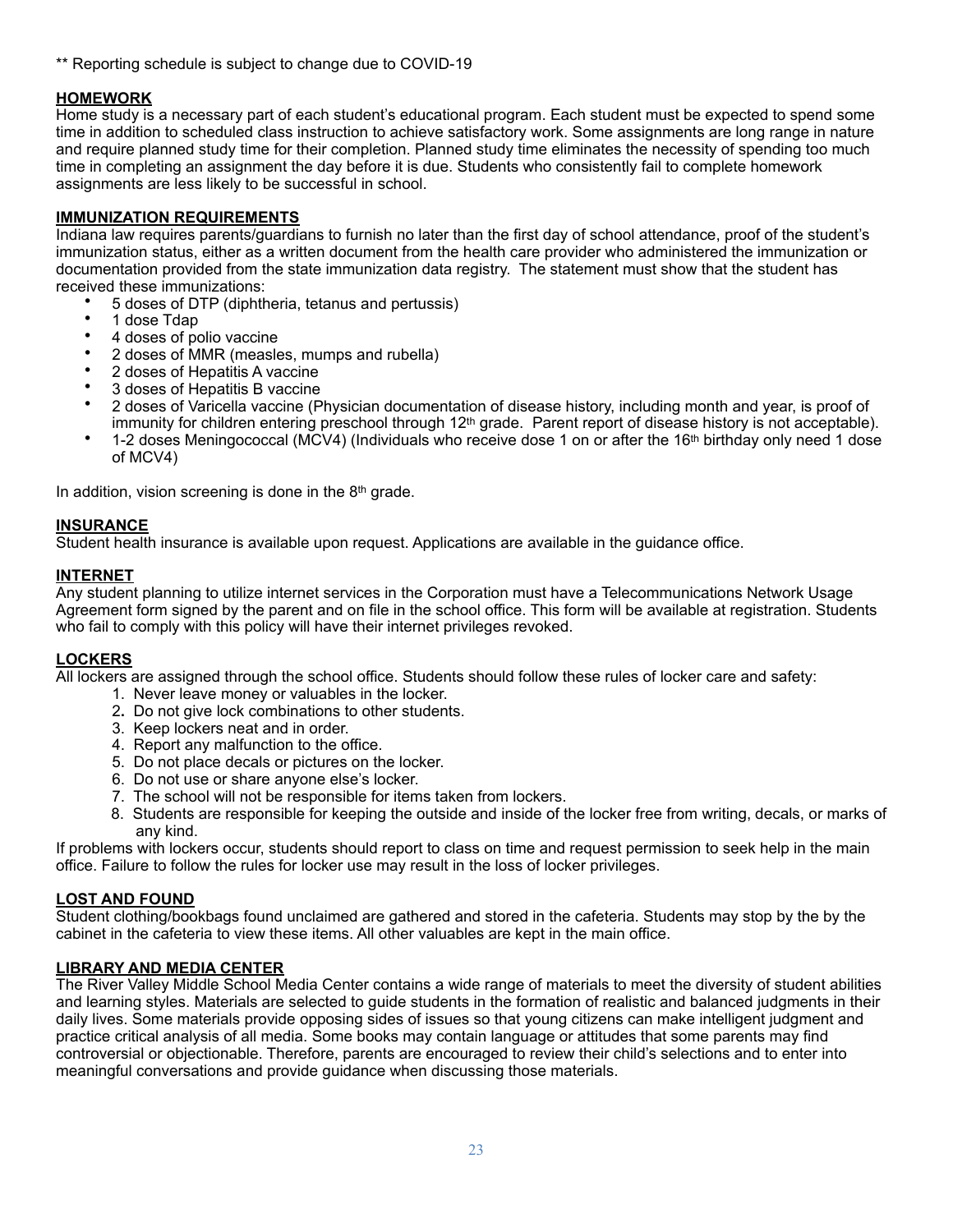#### **MEDICATION**

All medication must be brought to the (front/health) office and taken there. All medication, which includes over-the-counter, cough drops, and prescription medications, must have a written physician's order. *Permission Form for Medication During* 

*School Day* #5330.1 or #5330.2 must be signed by the parent/guardian. Students with a chronic disease or medical condition who must possess and self-administer medications during school hours must submit each school year a completed "Self-Administration of Medication" form #5330.01.

#### **NATIONAL JUNIOR HONOR SOCIETY**

Membership in the National Junior Honor Society is by invitation only and is based on these five qualities: scholarship, service, leadership, citizenship, and character. To be eligible for consideration, a student must be in the seventh or eighth grade, be enrolled at the beginning of the school year and have completed at least one full semester at River Valley Middle School. Sixth graders are not eligible. A seventh or eighth grader must have a 3.8 (grades are not rounded) overall cumulative semester grade point average at the end of the 1st semester. If a student feels that he/she is eligible, an NJHS membership application should be completed and turned in no later than the end of the 3<sup>rd</sup> nine-week grading period. Once eligible scholastically, a faculty council then evaluates each student based on the criteria described in the National NJHS Handbook - service, leadership, citizenship, and character. Students selected are notified during a tapping ceremony which is held during a school assembly. Candidates are inducted to membership during an evening ceremony.

#### **POLICY OF NONDISCRIMINATION**

It is the policy of Greater Clark County Schools to maintain and operate a learning environment free from discrimination and harassment on the basis of sex, (including transgender status, sexual orientation and/or gender identity), age, race, color, disability, family status, national origin, or religion. No person is excluded from participation in, denied the benefits of, or otherwise subjected to unlawful discrimination on such basis under any educational or student activity.

#### **POWERSCHOOL PARENT PORTAL**

PowerSchool Unified Classroom is the district's web-based student management system where student information is collected and stored.

The Unified Classroom Parent Portal increases parent engagement and connects the home to the classroom with easy visibility to grades, assignments, and progress. From the parent dashboard, parents have access to class schedules, assignments, grades, attendance and communication tools to enhance the education experience. Parents can also choose to have notifications emailed to them at regular intervals. All student information is delivered securely and can only be viewed by creating a parent account using the Access ID and Access Password supplied by the school.

Please note that at the beginning of each term, you may see zeros or wild shifts in the class average of your child. When there are only one or two assignments in the gradebook, a low or high score can make a dramatic change in the overall grade average. The gradebook instantly recalculates the overall grade as every assignment is entered. If you need assistance in setting up your parent account or in accessing your current account, please contact the school office.

#### **For Student Login:**

- 1. Connect to the internet and type the following address into your browser's address window: [https://](https://classroom.powerschool.com) [classroom.powerschool.com](https://classroom.powerschool.com)
- 2. Click on "Sign In With Google" at the bottom of the page.

#### **For Parent/Guardian Login:**

Parents may use the Single Sign On feature that allows parent(s)/guardian(s) to have one login for multiple students for whom they have legal and parental rights. Each parent can have a unique login, provided each parent has their own email address. Parents can create their own accounts by choosing "Create an Account" and using the Access ID provided through the guidance office.

You and your son/daughter may track academic progress from any device that has internet access. Parents and students should utilize PowerSchool: Unified Classroom to monitor grades-in-progress throughout each grading period. If you have any questions regarding the use of PowerSchool, please contact the school office.

#### **RESTROOMS**

Students may use the restrooms before and after school, with your class/team on their restroom breaks, and at the beginning or end of the lunch period. It is the responsibility of every student to keep them clean. Loitering, writing on the walls, or damaging the facilities in any way will not be tolerated and could result in consequences. If you are feeling ill, **report to class first** and get permission to see the nurse. **Do not remain in the restroom**.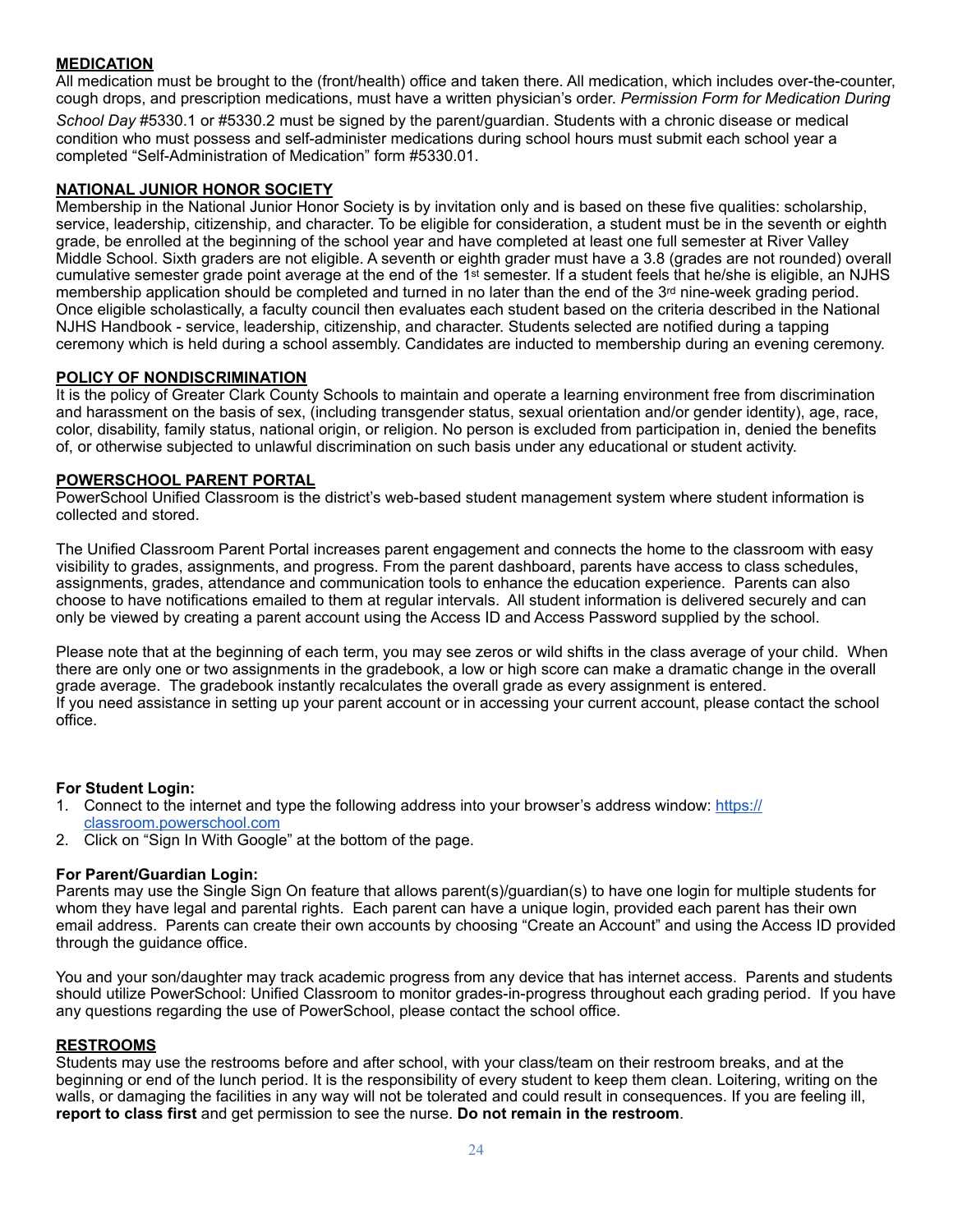#### **SEARCH AND SEIZURES**

In general, any staff member can confiscate items that are a violation of school rules, can disrupt the educational process, or may be a hazard to persons in the building. Items such as book bags or coats and jackets may be searched when there is reason to believe they contain contraband. The following rules clarify other searches:

- 1. Lockers are the property of the School Corporation and may be searched by the principal or his designee when necessary.
- 2. Police and police dogs may be used to help administrators search lockers.
- 3. Luggage, bags, etc. that students take on overnight field trips are subject to search.
- 4. Electronic surveillance may be used in buildings and buses to ensure student safety.

#### **SECURITY SYSTEMS/SURVEILLANCE**

River Valley Middle School is equipped with an exterior and interior security/surveillance system. An alarm system is in place within the building during hours when Greater Clark County School employees are not present.

#### **TEXTBOOKS**

Students are assigned textbooks by their classroom teachers at the beginning of each school year. The condition of each textbook is determined when issued and students are expected to return them in good condition. Students will be charged for damaged or lost books. If a book is misplaced during the school year, a new book must be purchased before a new one is issued.

#### **VISITORS**

All visitors should report to the main office. All visitors to our school will be asked to show driver's license. For protection of our students a security system is in place that identifies individuals who are on a list of offenders not allowed to have contact with our student body. It is called the Raptor System. All visitors must wear a visitor's badge. Students who are from other schools will not be allowed to visit. Children and babies should not be brought to school at any time.

All doors into the school will be locked and secured as soon as first period begins. Any person who enters the building after that time will be REQUIRED to enter at the main entrance outside of the office. Students who intentionally "block open" a door to allow other students to enter the building are risking the security of River Valley Middle School and will be subject to school discipline including suspension or expulsion.

#### **WEBSITES**

The Greater Clark County School Corporation website is [www.gccschools.com](http://www.gccschools.com). A complete directory of services, corporation policies, transportation, and weather information is available. The River Valley Middle School website is www.gcs.k12.in.us/rvms/. Information regarding programs, guidance services, and current school activities are included on this website.

#### **WORK PERMITS**

Effective 7/1/2021, Indiana will no longer require work permits for minor employees. Employers will no longer be required to complete the "Intent to Employ" form, and schools will no longer issue work permits.

## **GREATER CLARK COUNTY SCHOOLS STUDENT RIGHTS AND RESPONSIBLITIES**

Now that you have read the RVMS Student Handbook, we encourage you to continue reading and become familiar with the rights and responsibilities of your student. The Greater Clark County Schools Students Rights and Responsibilities Handbook provides additional expectations not specifically covered in the RVMS student handbook. In the event there is a discrepancy between language contained in this student handbook and language contained in Indiana law, the state law and/or GCCS Policy language controls.

### **AHERA Standard**

In accordance with the US EPA's AHERA Standard (ref: 40 CFR 763.80), all information concerning asbestos-containing materials in the schools of the Greater Clark County Schools is available for review and copying by students, staff and guardians during normal business hours.